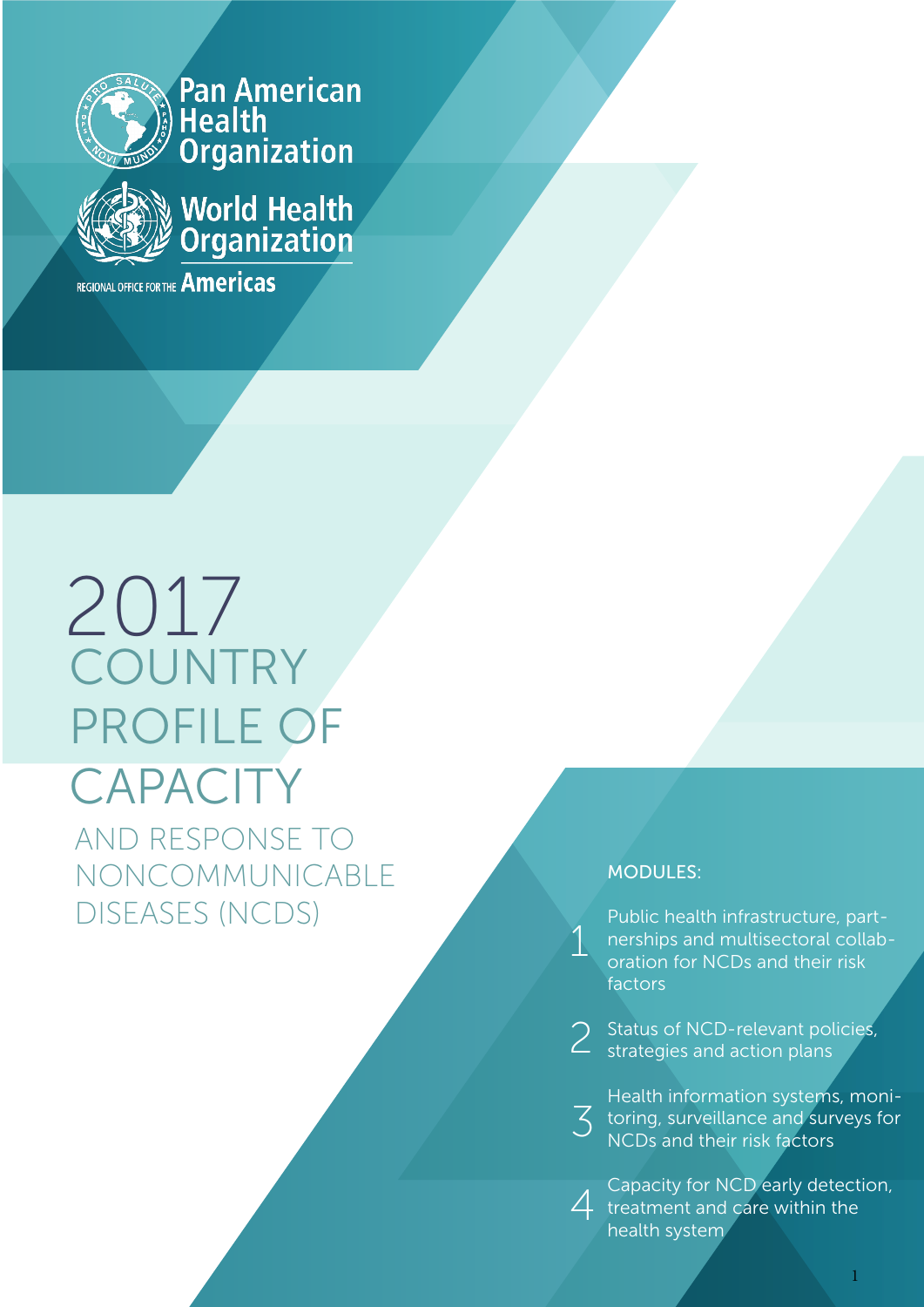### MODULES

I

Public health infrastructure, partnerships and multisectorial collaboration for NCDs and their risk factos

page 4

#### Status of NCD-relevant policies, strategies and action plans II

|                                                                                  | page 6  |
|----------------------------------------------------------------------------------|---------|
| <b>IIA</b> Integrated policies, strategies and action plans                      | page 6  |
| IIB Policies, strategies, action plans for specific key noncommunicable diseases | page 7  |
| <b>IIC</b> Policies, action plans, strategies for NCD risk factors               | page 10 |
| <b>IID</b> Selected cost-effective policies for NCDs and related risk factors    | page 13 |

### Health information systems, monitoring, surveillance and surveys for NCDs and their risk factors III

| <b>IIIA</b> Data included in the national health information system | page 15 |
|---------------------------------------------------------------------|---------|
| <b>IIIB</b> Risk factor surveillance                                | page 17 |

### Capacity for NCD early detection, traetment and care within the health system IV

page 15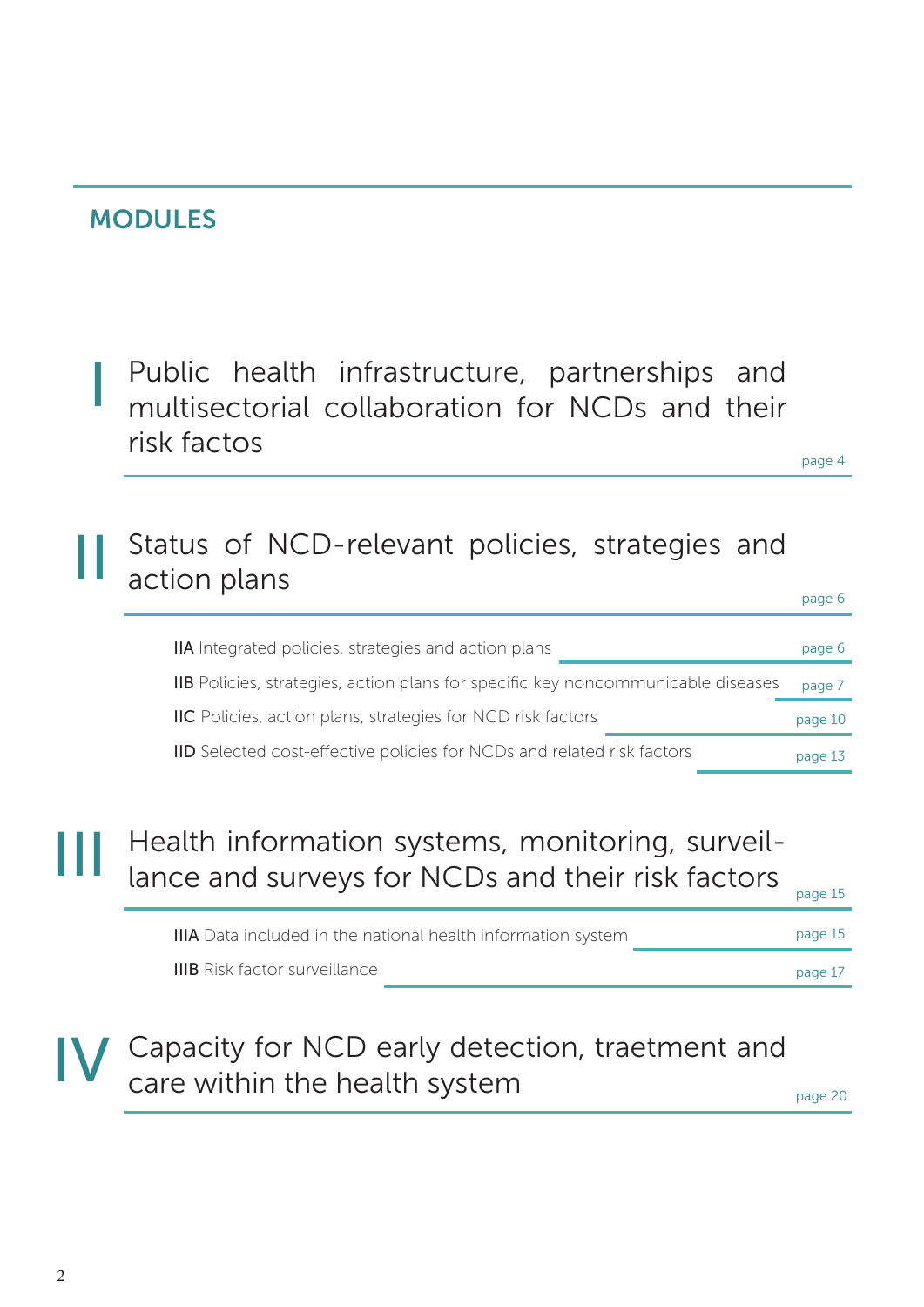#### Purpose

• The purpose of this survey is to gauge your country's capacity for responding to noncommunicable diseases. It will guide Member States, WHO Regional Offices and WHO HQ in planning future actions and technical assistance required to address NCDs and their risk factors. This is also the basis for ongoing assessment of changes in country capacity and response.

• The information collected through this survey will also be used to produce some of the indicators that Member States have agreed to monitor and will be held accountable to the United Nations General Assembly (UNGA) and World Health Assembly (WHA).

• Use of standardized questions allows comparisons of country capacities and responses. We have divided this survey into four modules, assessing four key aspects of NCD prevention and control.

• The four main types of noncommunicable diseases are cardiovascular diseases (like heart attacks and stroke), cancers, chronic respiratory diseases (such as chronic obstructed pulmonary disease and asthma) and diabetes.

• The main risk factors for NCDs are harmful use of alcohol, tobacco use, unhealthy diet, and physical inactivity. Capacity assessment related to some specific risk factors is also captured in other topic-specific assessments – e.g. for tobacco through the WHO Report on the Global Tobacco Epidemic.

#### Process

• The survey is intended to assess national level capacity and response to NCDs. If responsibility for health is decentralized to sub-national levels, it can also be applied at sub-national levels.

• A focal point or survey coordinator will need to be identified to coordinate and ensure survey completion. However, in order to provide a complete response, **a group of respondents** with expertise in the topics covered in the modules will be needed. Please use the table provided to indicate the names and titles of all of those who have completed the survey and which sections they have completed. Please also add any additional information on other sources you may have consulted in developing your response.

• Please note that while there is space to indicate "Don't Know" for most questions, there should be very few of these. If someone is filling in numerous "Don't Knows", another person who is more aware of this information should be found to complete this section.

• In order to validate responses, documentation will be requested for affirmative responses throughout the questionnaire. Please make every effort to provide electronic copies of the requested documentation. If documentation has been provided previously and is available in the NCD Document Repository (https:// extranet.who.int/ncdccs/documents), please indicate this. If you are unable to provide electronic copies through the provided links, please ask your regional focal point for an alternative means to submit documentation.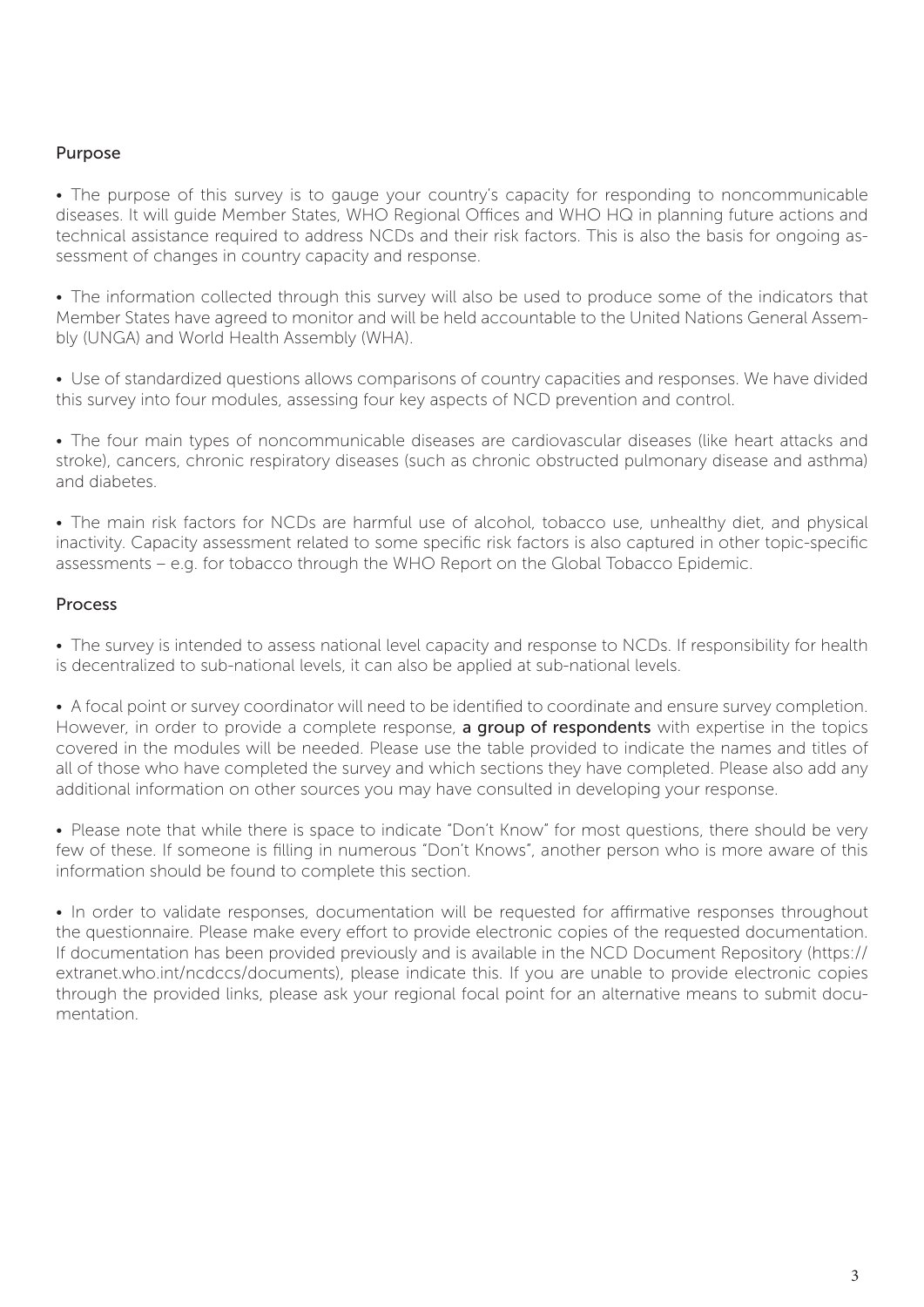### Information on those who completed the survey

Who is the focal point for completion of this survey?

| Name:     |                     |  |
|-----------|---------------------|--|
|           |                     |  |
| Position: |                     |  |
|           | Contact information |  |

Sections completed:

| Name and contact information of<br>others completing survey | Sections completed |
|-------------------------------------------------------------|--------------------|
|                                                             |                    |
|                                                             |                    |
|                                                             |                    |
|                                                             |                    |
|                                                             |                    |
|                                                             |                    |
|                                                             |                    |

Additional information sources consulted: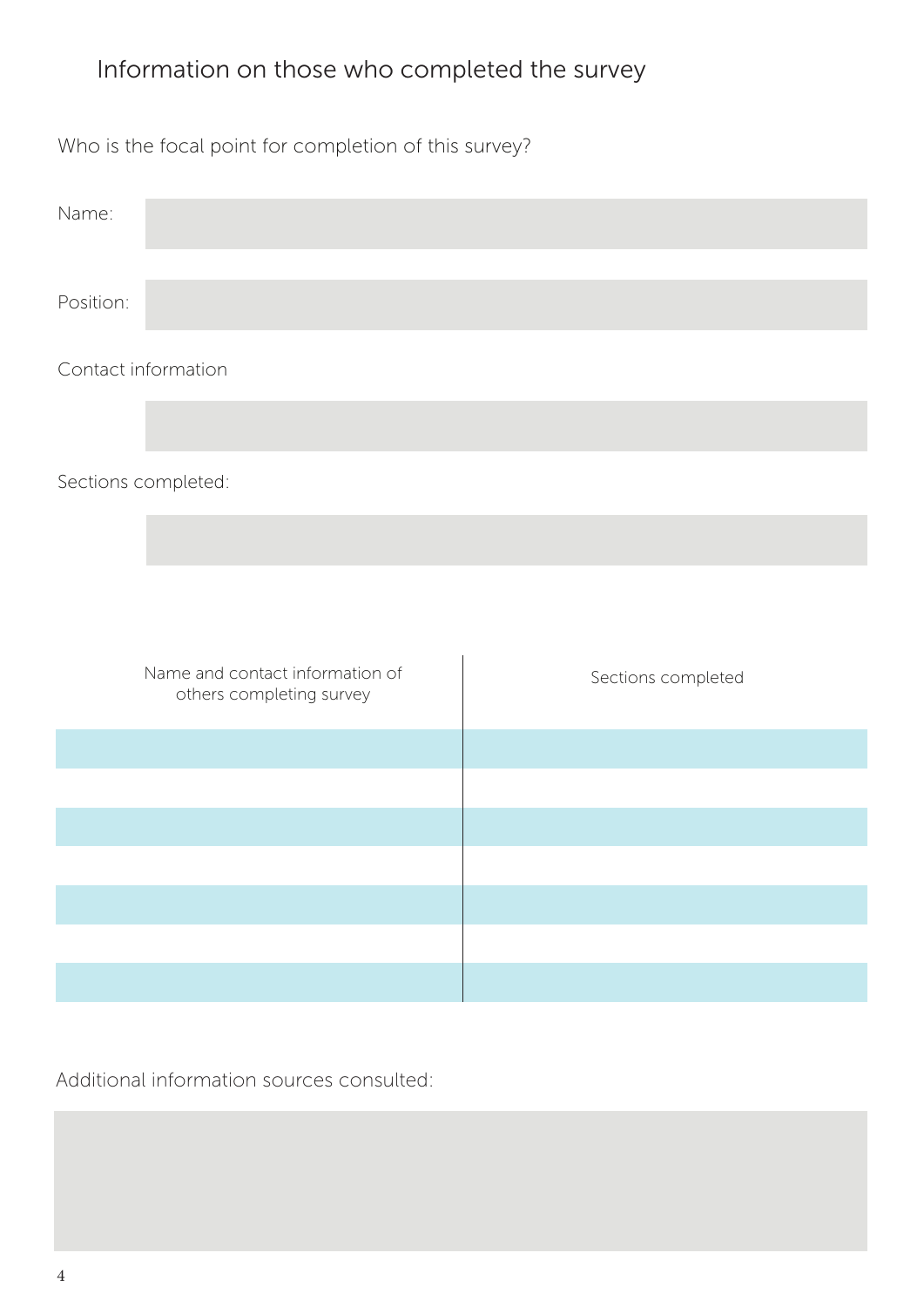### Module I I: PUBLIC HEALTH INFRASTRUCTURE, PARTNERSHIPS AND MULTISEC-TORAL COLLABORATION FOR NCDs AND THEIR RISK FACTORS

This module includes questions related to the presence of a unit or division in the ministry of health dedicated to NCDs and risk factors, staff and funding. It also includes an assessment of the existence of fiscal interventions as incentives to influence health behaviour and/or to raise funds for health-related activities. Finally, it assesses the existence of a forma multisectoral mechanism to coordinate NCD-related activities in sectors outside of health. Responses to these questions enable reporting against NCD Global Action Plan process indicators and UN High Level Meeting national commitment progress indicators.

|                     |                                                                                                                                             |            |                                                                                                                  | Yes        | <b>No</b>               | Don't know |
|---------------------|---------------------------------------------------------------------------------------------------------------------------------------------|------------|------------------------------------------------------------------------------------------------------------------|------------|-------------------------|------------|
|                     | $\cdot$ 1 Is there a unit/branch/department in the ministry of health or equivalent<br>with responsibility for NCDs and their risk factors? |            |                                                                                                                  |            |                         |            |
|                     |                                                                                                                                             |            |                                                                                                                  |            | IF NO: Go to Question 2 |            |
|                     |                                                                                                                                             |            | 1a Please indicate the number of full-time equivalent technical/professional staff in the unit/branch/department |            |                         |            |
| $\circlearrowright$ | l 11                                                                                                                                        | $\Box$ 2-5 | $\Box$ 6-10                                                                                                      | 11 or more |                         | Don't know |
| $\mathcal{P}$       | Is there funding allocated in the government budget for the following<br>NCD and risk factor activities/functions?                          |            |                                                                                                                  | Yes        | <b>No</b>               | Don't know |
| Ť.                  | Primary prevention                                                                                                                          |            |                                                                                                                  |            |                         |            |
| ii.                 | Health promotion                                                                                                                            |            |                                                                                                                  |            |                         |            |
| iii                 | Early detection/screening                                                                                                                   |            |                                                                                                                  |            |                         |            |
| iv                  | Health care and treatment                                                                                                                   |            |                                                                                                                  |            |                         |            |
| $\vee$              | Surveillance, monitoring and evaluation                                                                                                     |            |                                                                                                                  |            |                         |            |
| vi                  | Capacity building                                                                                                                           |            |                                                                                                                  |            |                         |            |
| vii                 | Palliative care                                                                                                                             |            |                                                                                                                  |            |                         |            |
| viii                | Research                                                                                                                                    |            |                                                                                                                  |            |                         |            |
|                     | If at least one Yes to above questions: Go to 2a                                                                                            |            |                                                                                                                  |            |                         |            |
| 2a                  | What are the major sources of regular funding for NCDs and their risk factors?                                                              |            |                                                                                                                  |            |                         |            |

1=Largest source; 2=Next largest; 3=Others

| General government revenues    | Earmarked taxes on alcohol, tobacco, etc. |
|--------------------------------|-------------------------------------------|
| $\vert \vert$ Health insurance | Other (specify)                           |
| $\Box$ International Donors    |                                           |
| National Donors                | Don't Know                                |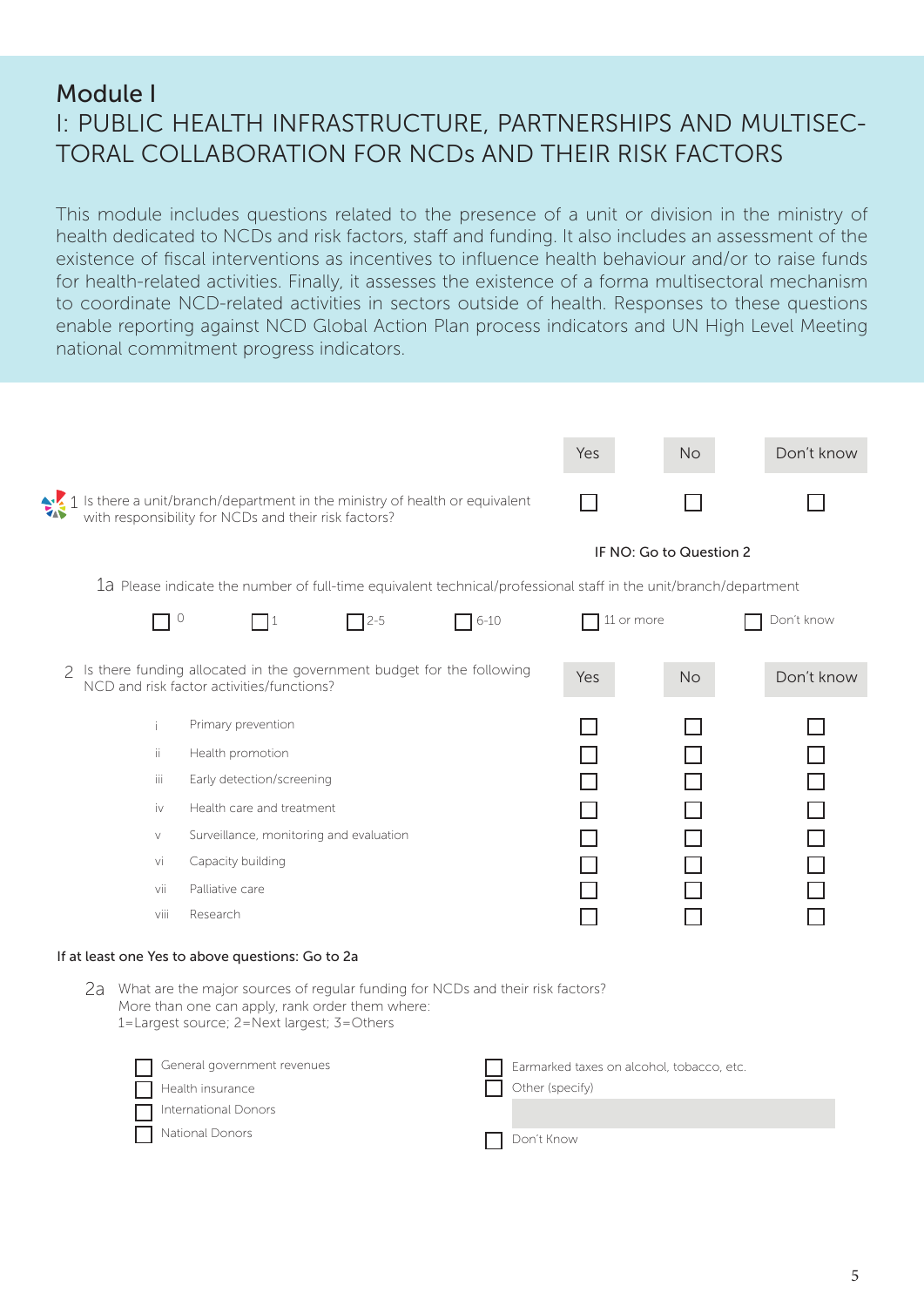Is your country implementing any of the following fiscal interventions? (for taxes, please respond "Yes" only if excise taxes and/ or special VAT/sales tax rates are applied) 3

|                                                                                                                                                                                                                                                                                            | Yes | <b>No</b> | Don't know |
|--------------------------------------------------------------------------------------------------------------------------------------------------------------------------------------------------------------------------------------------------------------------------------------------|-----|-----------|------------|
| taxation on alcoholic beverages<br>taxation on tobacco (excise and non-excise taxes)<br>taxation on sugar sweetened beverages<br>taxation on foods high in fat, sugar or salt<br>price subsidies for healthy foods<br>taxation incentives to promote physical activity<br>others (specify) |     |           |            |
|                                                                                                                                                                                                                                                                                            |     |           |            |

If at least one Yes to above questions: Go to 2a If Yes to at least one of the above, other than price subsidies:

- Are any of these funds earmarked for health promotion or 3a health service provision?
- Is there a national multisectoral commission, agency or mechanism to oversee NCD engagement, policy coherence and accountability of sectors beyond health? 4

4a Indicate its stage:

Operational

Not in effect Don't know

Under development

Yes No Don't know П

П

IF NO: Go to MODULE II

- Yes No Don't know If Operational or under development: IF "Private Sector" is one of the members: 4b Please provide name: Which of the following are members? Please check all that apply 4c Other Government Ministries (non-health, e.g. ministry of sport, ministry of education) Nongovernmental organizations/community-based organizations/civil society United Nations Agencies **Private Sector** Private Sector Other international institutions and other (specify) Academia (including research centres) Don't know
	- 4d Is the tobacco industry's participation to the consultations and decision making process excluded from the national multisectoral commission?

6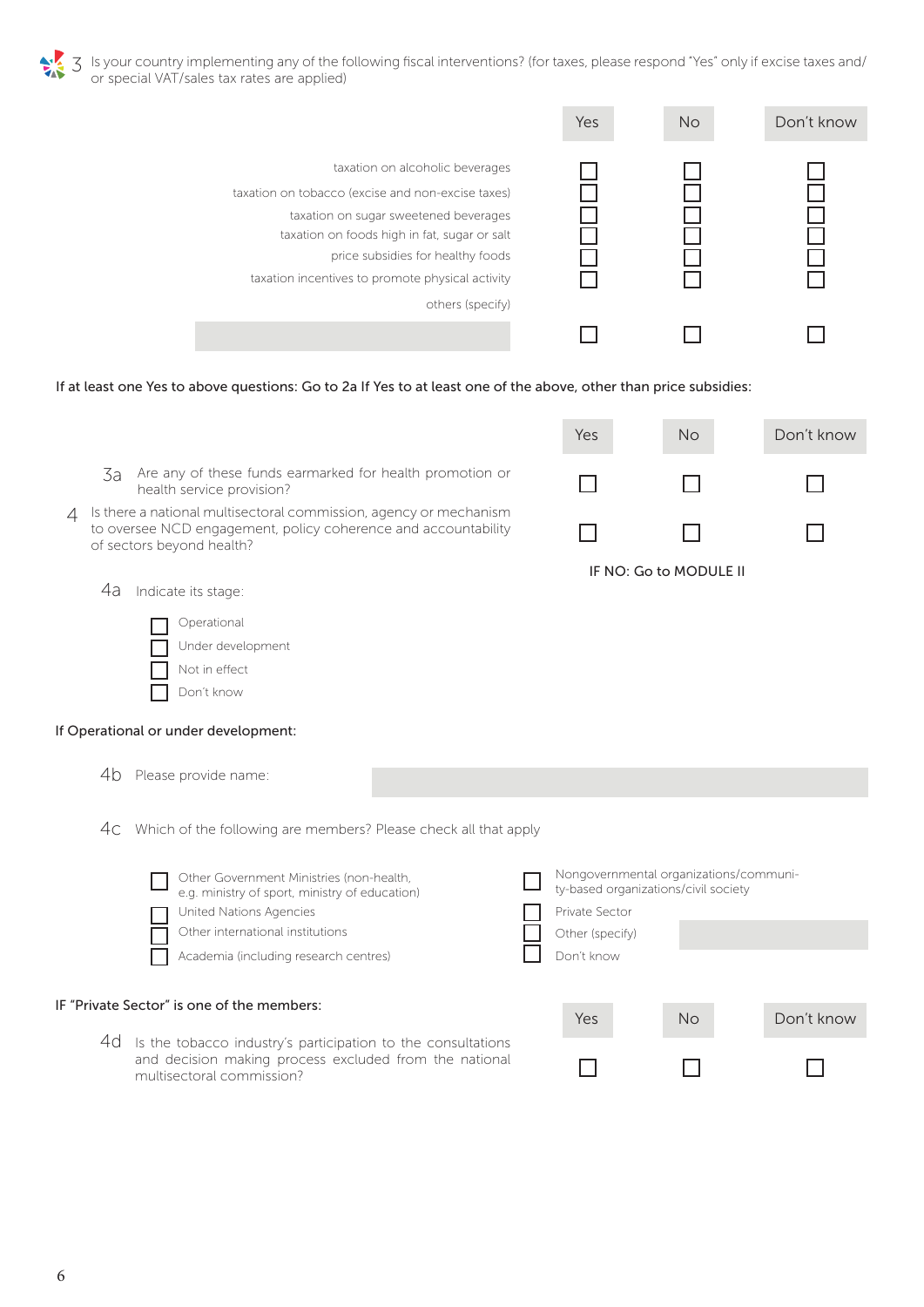### **Module II** II: STATUS OF NCD-RELEVANT POLICIES, STRATEGIES, AND ACTION PLANS

This module includes questions relating to the presence of policies, strategies, or action plans -the questions differentiate between integrated policies/strategies/action plans that address several risk factors or diseases, and policies/strategies/action plans that address a specific disease or risk factor. Additional questions address the existence of specific policies related to the cost-effective interventions for NCDs. Responses to these questions enable reporting against NCD Global Action Plan process indicators and UN High Level Meeting national commitment progress indicators.

|                                                                                                                                                                     |                                                                                                                                                                                       | Yes | No.       | Don't know |
|---------------------------------------------------------------------------------------------------------------------------------------------------------------------|---------------------------------------------------------------------------------------------------------------------------------------------------------------------------------------|-----|-----------|------------|
| 1a<br>1 <sub>b</sub>                                                                                                                                                | Are NCDs included in the outcomes or outputs of your current<br>national health plan?<br>Are NCDs included in the outcomes or outputs of your current<br>national development agenda? |     |           |            |
| $\gamma$ Are there a set of time-bound national targets for NCDs based on the<br>9 voluntary global targets from the WHO Global Monitoring Frame-<br>work for NCDs? |                                                                                                                                                                                       |     |           |            |
|                                                                                                                                                                     | If Yes: Go to 2a                                                                                                                                                                      | Yes | <b>No</b> | Don't know |
|                                                                                                                                                                     | Are there a set of national indicators for these targets based on<br>2a<br>the indicators from the WHO Global Monitoring Framework<br>for NCDs?                                       |     |           |            |

# II A: INTEGRATED POLICIES, STRATEGIES, AND ACTION PLANS

3 Does your country have a national NCD policy, strategy or action plan which integrates several NCDs and their risk factors? Please note that disease- and risk factor-specific policies, strategies, and action plans will be reported in other questions later in this module.

Is it multi-stakeholder?

If yes:

| Yes | No | Don't know |
|-----|----|------------|
|     |    |            |

# Yes No Don't know Is it a policy/strategy? Is it an action plan? Is it multisectoral?

IF NO: Go to Question 4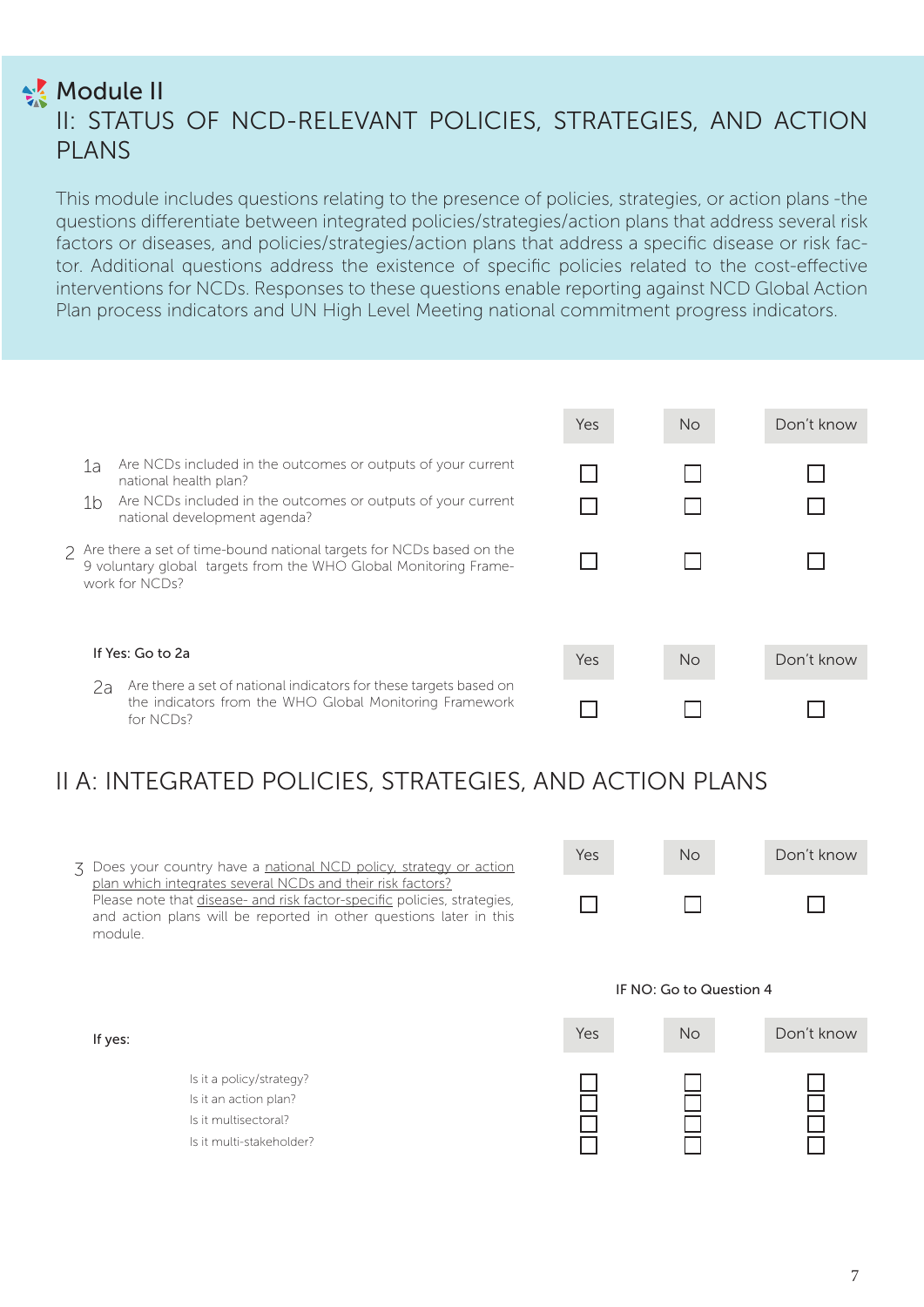#### Please provide the following information about the policy, strategy or action plan:

| 3a | Title:                                                           |                                                                               |                             |           |            |  |
|----|------------------------------------------------------------------|-------------------------------------------------------------------------------|-----------------------------|-----------|------------|--|
| 3b | Does it address one or more of the following major risk factors? |                                                                               |                             |           |            |  |
|    |                                                                  |                                                                               | Yes                         | No        | Don't know |  |
|    |                                                                  | Harmful use of alcohol<br>Unhealthy diet<br>Physical inactivity<br>Tobacco    |                             |           |            |  |
| 3c |                                                                  | Does it include early detection, treatment and care for:                      |                             |           |            |  |
|    |                                                                  |                                                                               | Yes                         | <b>No</b> | Don't know |  |
|    |                                                                  | Cancer<br>Cardiovascular diseases<br>Chronic respiratory diseases<br>Diabetes |                             |           |            |  |
| 3d |                                                                  | Does it include palliative care for patients with NCDs?                       |                             |           |            |  |
| 3e |                                                                  | Indicate its stage:                                                           |                             |           |            |  |
|    |                                                                  | Operational<br>Under development                                              | Not in effect<br>Don't know |           |            |  |
|    | If Operational:                                                  |                                                                               |                             |           |            |  |
|    | 3e-i                                                             | What was the first year of implementation?                                    |                             |           |            |  |
|    | 3e-ii                                                            | What year will it expire?                                                     |                             |           |            |  |

### II B: POLICIES, STRATEGIES, ACTION PLANS FOR SPECIFIC KEY NON-COMMUNICABLE DISEASES

*The questions in this sub-section only refer to policies, strategies and action plans that are specific to key NCDs. If your integrated policy, strategy or action plan addresses the NCD, you do not need to re-enter that information.*

|                                                                                               | Yes | <b>No</b>               | Don't know |
|-----------------------------------------------------------------------------------------------|-----|-------------------------|------------|
| 4 Is there a policy, strategy, or action plan for cardiovascular diseases<br>in your country? |     |                         |            |
|                                                                                               |     | IF NO: Go to Question 5 |            |
| If yes:                                                                                       |     |                         |            |
| Is it a policy/strategy?                                                                      |     |                         |            |
| Is it an action plan?                                                                         |     |                         |            |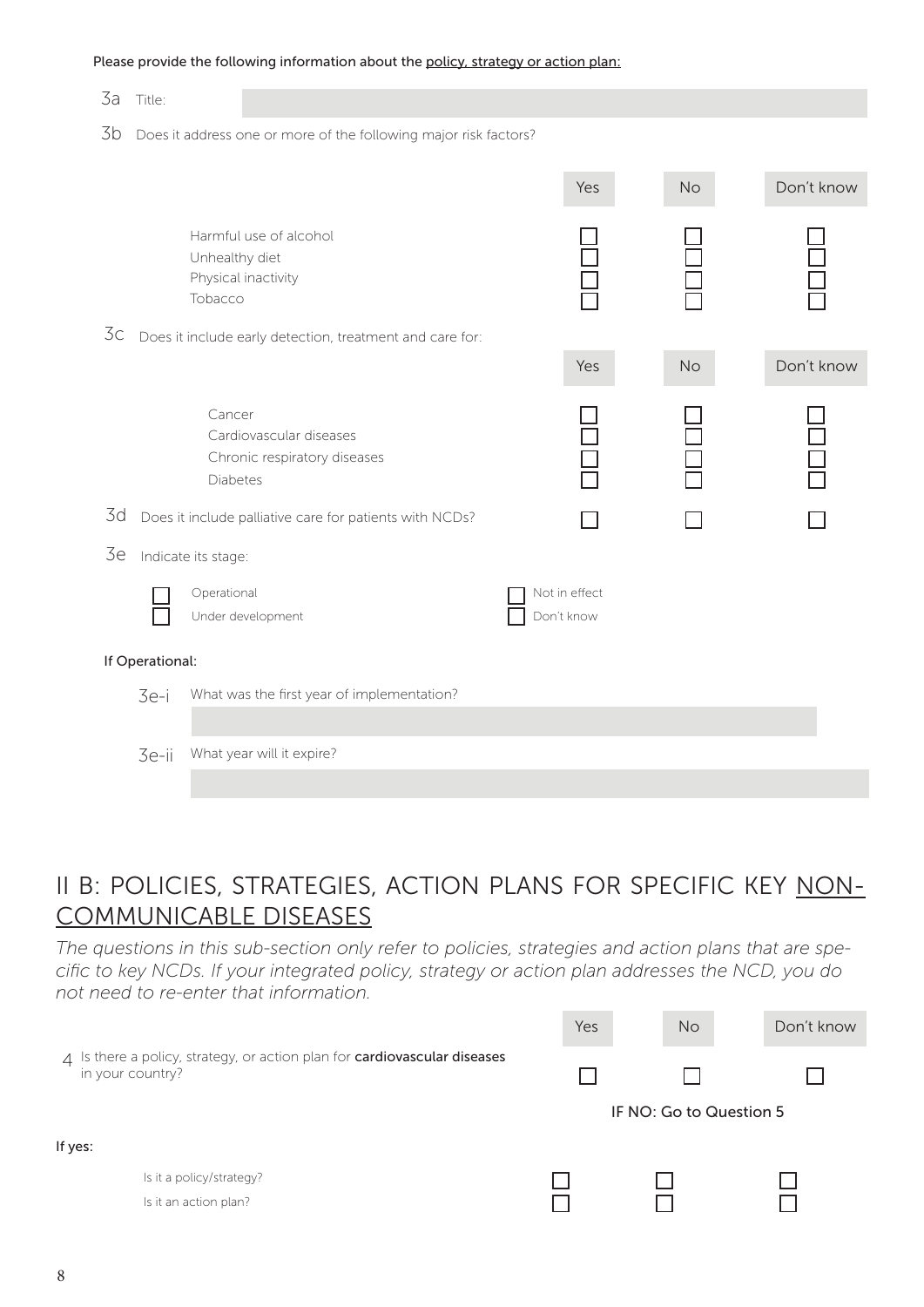| 4a              | Write the title |                                  |                                                                                                                                                                                   |  |    |                             |                         |            |
|-----------------|-----------------|----------------------------------|-----------------------------------------------------------------------------------------------------------------------------------------------------------------------------------|--|----|-----------------------------|-------------------------|------------|
| 4b              |                 | Indicate its stage:              |                                                                                                                                                                                   |  |    |                             |                         |            |
|                 |                 | Operational                      |                                                                                                                                                                                   |  |    | Not in effect               |                         |            |
|                 |                 | Under development                |                                                                                                                                                                                   |  |    | Don't know                  |                         |            |
| If Operational: |                 |                                  |                                                                                                                                                                                   |  |    |                             |                         |            |
|                 | $4b-i$          |                                  | What was the first year of implementation?                                                                                                                                        |  |    |                             |                         |            |
|                 |                 |                                  |                                                                                                                                                                                   |  |    |                             |                         |            |
|                 | $4b-ii$         | What year will it expire?        |                                                                                                                                                                                   |  |    |                             |                         |            |
|                 |                 |                                  |                                                                                                                                                                                   |  |    |                             |                         |            |
|                 |                 |                                  | 5 Is there a policy, strategy, or action plan for <b>cancer or some particular cancer types</b> in your country?                                                                  |  |    |                             |                         |            |
|                 |                 |                                  | Yes for all cancers or cancer in general                                                                                                                                          |  | No |                             |                         |            |
|                 |                 |                                  | Yes but only for specific cancers (specify):                                                                                                                                      |  |    | Don't know                  |                         |            |
|                 |                 |                                  |                                                                                                                                                                                   |  |    | IF NO: Go to Question 6     |                         |            |
|                 |                 |                                  |                                                                                                                                                                                   |  |    |                             |                         |            |
|                 |                 |                                  | If yes, provide the following for the general cancer policy/strategy/action plan or, if there isn't one, for the most im-<br>portant specific cancer policy/strategy/action plan: |  |    |                             |                         |            |
|                 |                 |                                  |                                                                                                                                                                                   |  |    | Yes                         | No                      | Don't know |
|                 |                 |                                  | Is it a policy/strategy?                                                                                                                                                          |  |    |                             |                         |            |
|                 |                 |                                  | Is it an action plan?                                                                                                                                                             |  |    |                             |                         |            |
|                 |                 |                                  |                                                                                                                                                                                   |  |    |                             |                         |            |
| 5a              | Write the title |                                  |                                                                                                                                                                                   |  |    |                             |                         |            |
|                 |                 | 5b Indicate its stage:           |                                                                                                                                                                                   |  |    |                             |                         |            |
|                 |                 | Operational<br>Under development |                                                                                                                                                                                   |  |    | Not in effect<br>Don't know |                         |            |
|                 | If Operational: |                                  |                                                                                                                                                                                   |  |    |                             |                         |            |
|                 | $5b-i$          |                                  | What was the first year of implementation?                                                                                                                                        |  |    |                             |                         |            |
|                 |                 |                                  |                                                                                                                                                                                   |  |    |                             |                         |            |
|                 | 5b-ii           | What year will it expire?        |                                                                                                                                                                                   |  |    |                             |                         |            |
|                 |                 |                                  |                                                                                                                                                                                   |  |    |                             |                         |            |
|                 |                 |                                  |                                                                                                                                                                                   |  |    |                             |                         |            |
|                 |                 |                                  |                                                                                                                                                                                   |  |    | Yes                         | No                      | Don't know |
|                 |                 |                                  | 6 Is there a policy, strategy, or action plan for <b>diabetes</b> in your country?                                                                                                |  |    |                             |                         |            |
|                 |                 |                                  |                                                                                                                                                                                   |  |    |                             | IF NO: Go to Question 7 |            |
| If yes:         |                 |                                  |                                                                                                                                                                                   |  |    |                             |                         |            |
|                 |                 | Is it an action plan?            | Is it a policy/strategy?                                                                                                                                                          |  |    |                             |                         |            |
|                 |                 |                                  |                                                                                                                                                                                   |  |    |                             |                         |            |
|                 | 6a              | Write the title                  |                                                                                                                                                                                   |  |    |                             |                         |            |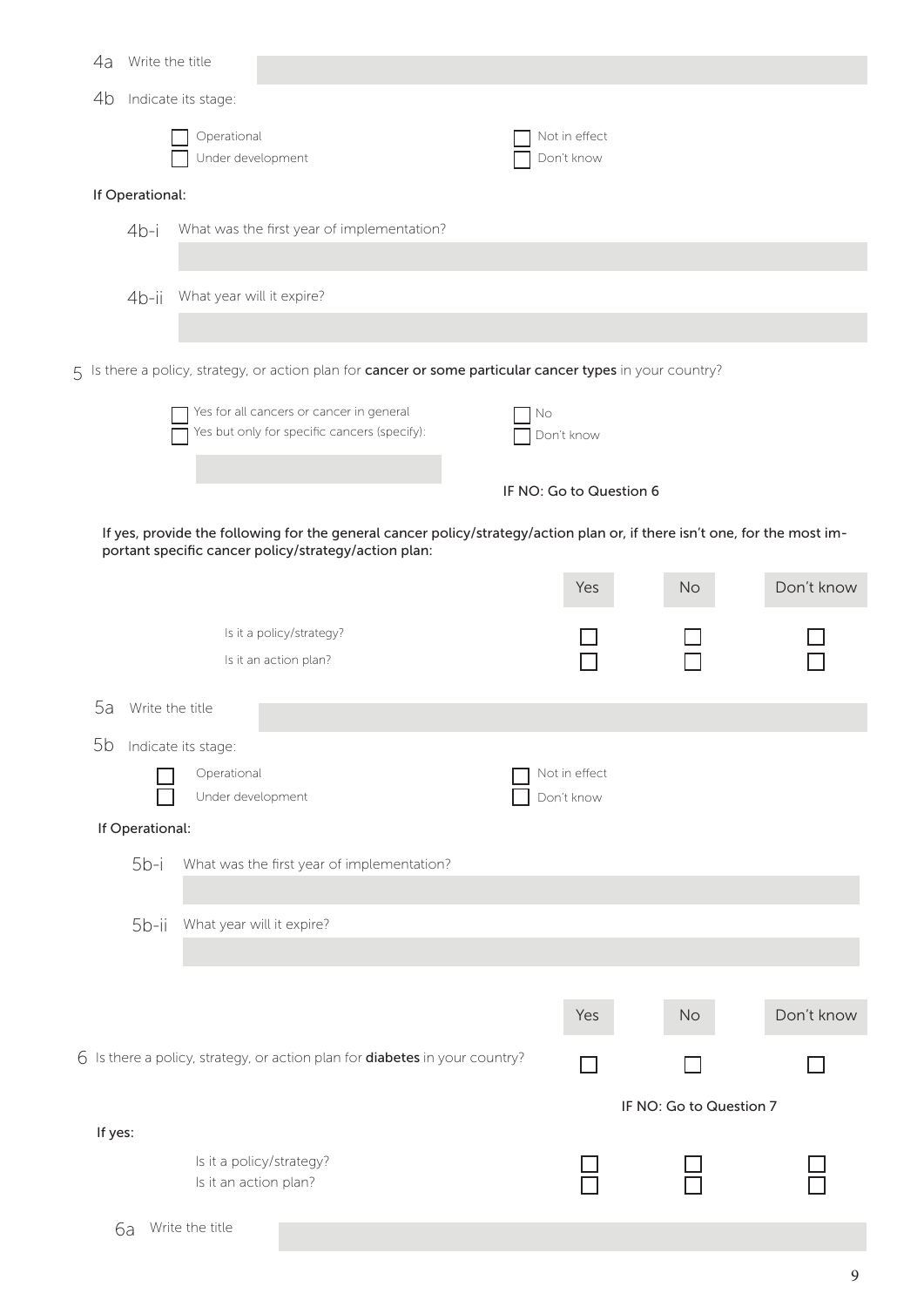| 6b                          | Indicate its stage:       |                                                                          |                             |                         |            |
|-----------------------------|---------------------------|--------------------------------------------------------------------------|-----------------------------|-------------------------|------------|
|                             | Operational               | Under development                                                        | Not in effect<br>Don't know |                         |            |
|                             |                           |                                                                          |                             |                         |            |
| If Operational:             |                           |                                                                          |                             |                         |            |
| 6b-i                        |                           | What was the first year of implementation?                               |                             |                         |            |
| 6b-ii                       |                           | What year will it expire?                                                |                             |                         |            |
|                             |                           |                                                                          | Yes                         | No                      | Don't know |
| 7<br>eases in your country? |                           | Is there a policy, strategy, or action plan for chronic respiratory dis- |                             |                         |            |
|                             |                           |                                                                          |                             | IF NO: Go to Question 8 |            |
| If yes:                     |                           |                                                                          | Yes                         | No                      | Don't know |
|                             |                           | Is it a policy/strategy?<br>Is it an action plan?                        |                             |                         |            |
| Write the title<br>7a       |                           |                                                                          |                             |                         |            |
| 7b                          | Indicate its stage:       |                                                                          |                             |                         |            |
|                             | Operational               | Under development                                                        | Not in effect<br>Don't know |                         |            |
| If Operational:             |                           |                                                                          |                             |                         |            |
| 7b-i                        |                           | What was the first year of implementation?                               |                             |                         |            |
| 7b-ii                       | What year will it expire? |                                                                          |                             |                         |            |
|                             |                           |                                                                          |                             |                         |            |
|                             |                           |                                                                          | Yes                         | No                      | Don't know |
| country?                    |                           | 8 Is there a policy, strategy, or action plan for oral health in your    |                             |                         |            |
| If yes:                     |                           |                                                                          |                             | IF NO: Go to Question 9 |            |
|                             |                           | Is it a policy/strategy?<br>Is it an action plan?                        |                             |                         |            |
| 8a<br>Write the title       |                           |                                                                          |                             |                         |            |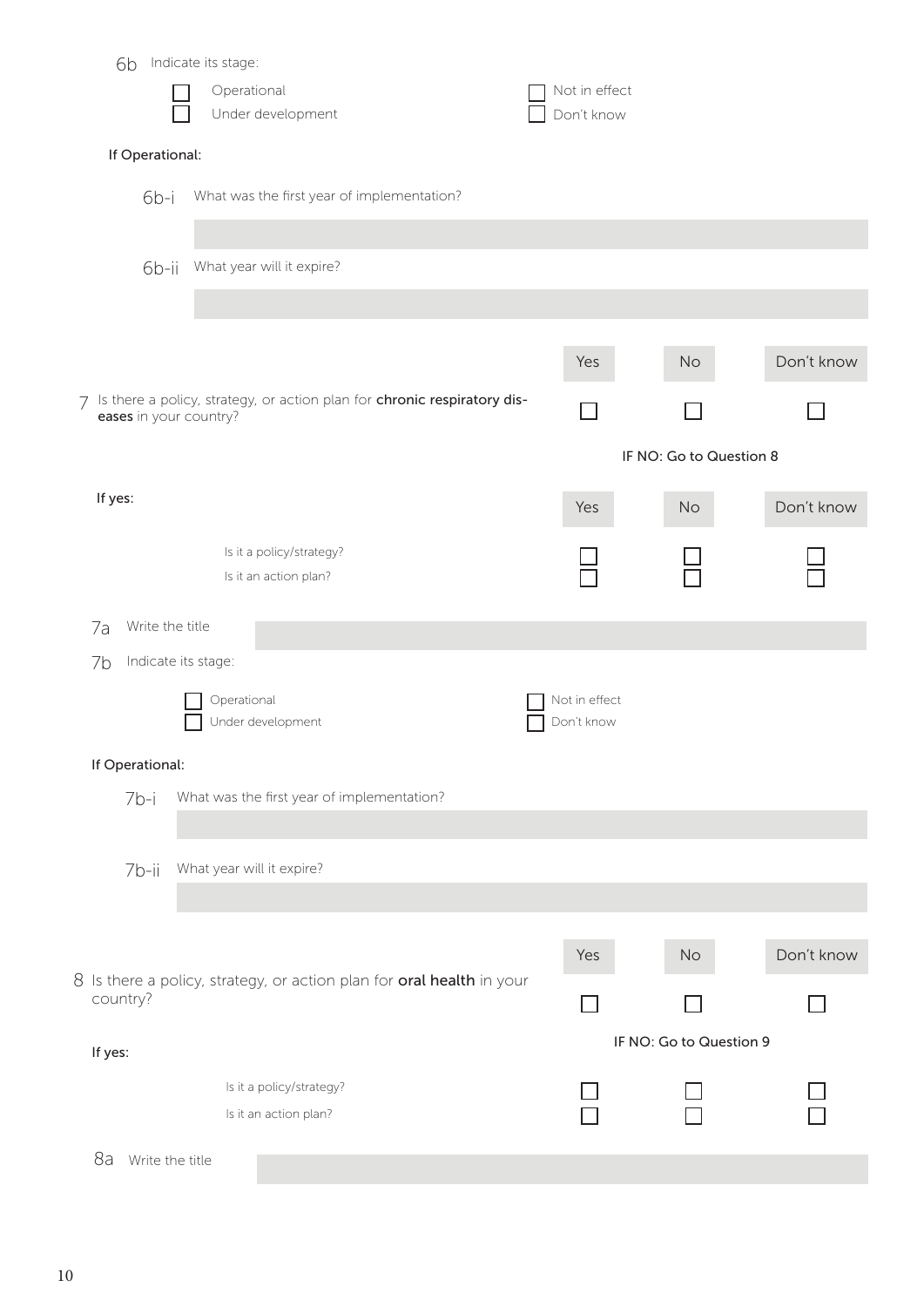| 8b              | Indicate its stage:                                                                                                                                                       |                             |                          |            |
|-----------------|---------------------------------------------------------------------------------------------------------------------------------------------------------------------------|-----------------------------|--------------------------|------------|
|                 | Operational<br>Under development                                                                                                                                          | Not in effect<br>Don't know |                          |            |
| If Operational: |                                                                                                                                                                           |                             |                          |            |
| $8b-i$          | What was the first year of implementation?                                                                                                                                |                             |                          |            |
|                 |                                                                                                                                                                           |                             |                          |            |
| 8b-ii           | What year will it expire?                                                                                                                                                 |                             |                          |            |
|                 |                                                                                                                                                                           |                             |                          |            |
|                 | 9 Is there a policy, strategy, or action plan for another non-                                                                                                            | Yes                         | <b>No</b>                | Don't know |
|                 | communicable disease of importance in your country?                                                                                                                       |                             |                          |            |
|                 |                                                                                                                                                                           |                             | IF NO: Go to Question 10 |            |
| If yes:         | Is it a policy/strategy?<br>Is it an action plan?                                                                                                                         |                             |                          |            |
|                 | Please provide the following information about the policy / strategy / action plan. If there is more than one, please<br>provide the information for the most recent one. |                             |                          |            |
|                 | Please specify which NCD:                                                                                                                                                 |                             |                          |            |
| 9a              | Write the title                                                                                                                                                           |                             |                          |            |
| 9b              | Indicate its stage:                                                                                                                                                       |                             |                          |            |
|                 | Operational<br>Under development                                                                                                                                          | Not in effect<br>Don't know |                          |            |
| If Operational: |                                                                                                                                                                           |                             |                          |            |
| $9b-i$          | What was the first year of implementation?                                                                                                                                |                             |                          |            |
| $9b-ii$         | What year will it expire?                                                                                                                                                 |                             |                          |            |

# II C: POLICIES, ACTION PLANS, STRATEGIES FOR NCD RISK FACTORS

*The questions in this sub-section only refer to policies, strategies and action plans that are specific to an NCD risk factor. If your integrated policy, strategy or action plan addresses the risk factor, you do not need to re-enter that information.*



IF NO: Go to Question 11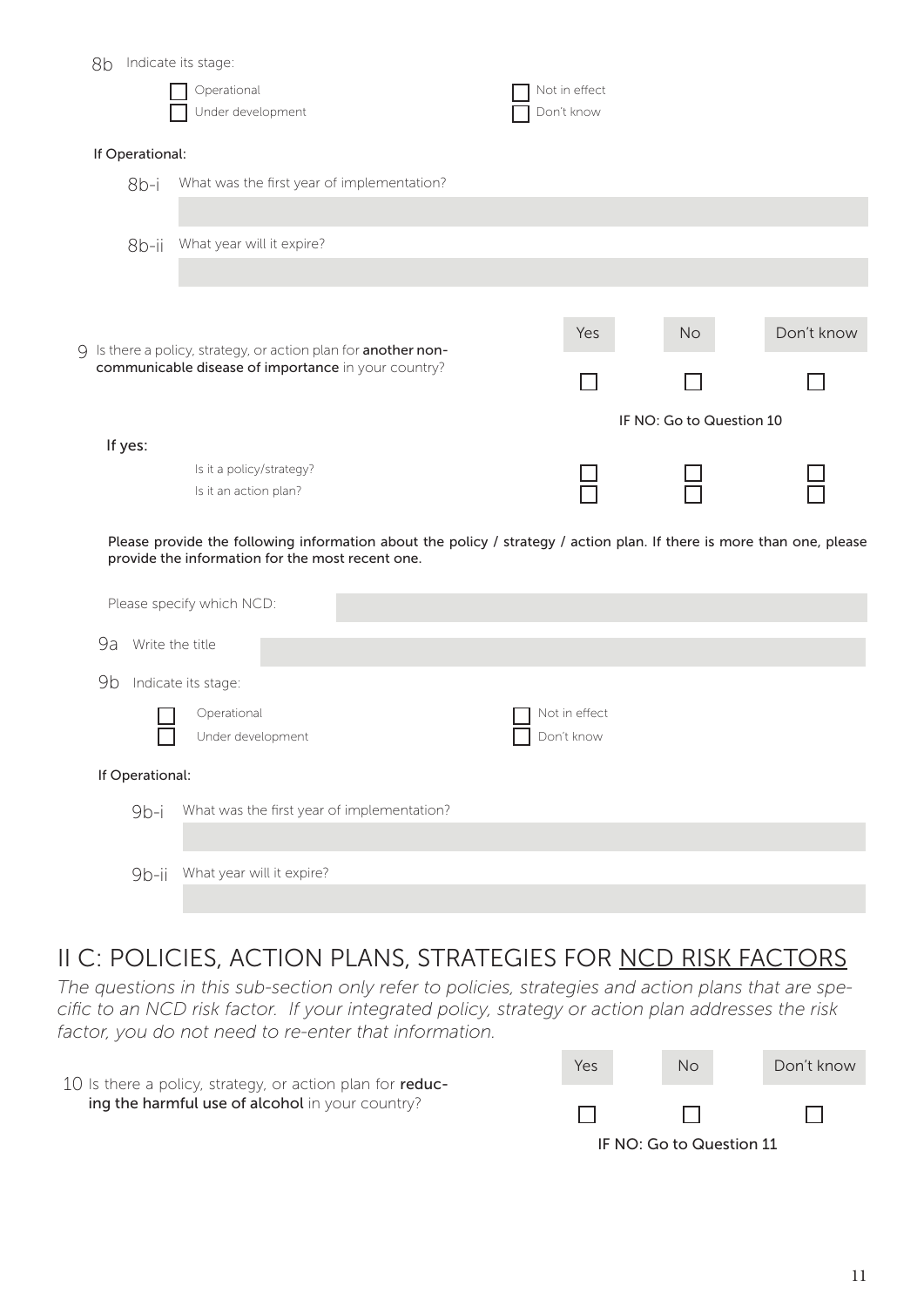If yes: Is it a policy/strategy? Is it an action plan? Write the title 10a 10b Indicate its stage: **Operational** Not in effect Under development Don't know If Operational:  $10<sub>b-i</sub>$ What was the first year of implementation? What year will it expire? 10b-ii Yes No Don't know 11 Is there a policy, strategy, or action plan for reducing overweight / obesity in your country? П IF NO: Go to Question 12 If yes: Is it a policy/strategy? П Is it an action plan? 10a Write the title 11b Indicate its stage: Operational Not in effect Under development Don't know If Operational: What was the first year of implementation? 11b-i 11b-ii What year will it expire? Yes No Don't know 12 Is there a policy, strategy, or action plan for **reducing physical inactiv**ity and/or promoting physical activity in your country? П  $\Box$ IF NO: Go to Question 13 If yes: Is it a policy/strategy? Is it an action plan? 12a Write the title 12b Indicate its stage: Operational Not in effect Under development Don't know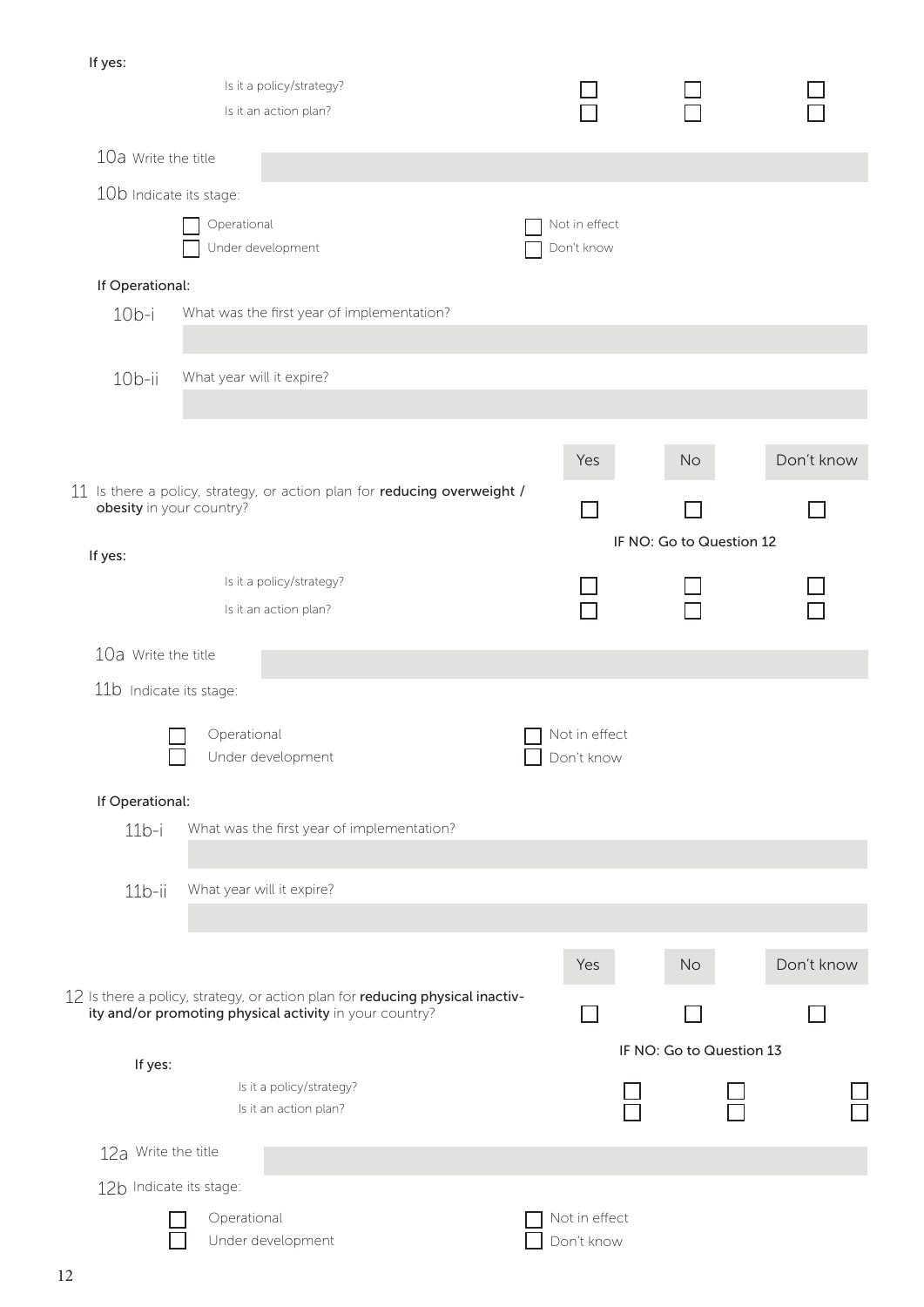#### If Operational:

| $12b-i$                 |                           | What was the first year of implementation?                                     |                                                                                                                                                              |  |                             |                          |            |
|-------------------------|---------------------------|--------------------------------------------------------------------------------|--------------------------------------------------------------------------------------------------------------------------------------------------------------|--|-----------------------------|--------------------------|------------|
|                         |                           |                                                                                |                                                                                                                                                              |  |                             |                          |            |
| $12b-ii$                |                           | What year will it expire?                                                      |                                                                                                                                                              |  |                             |                          |            |
|                         |                           |                                                                                |                                                                                                                                                              |  |                             |                          |            |
|                         |                           |                                                                                |                                                                                                                                                              |  |                             |                          |            |
|                         |                           | 13 Is there a policy, strategy, or action plan for <b>decrease tobacco use</b> |                                                                                                                                                              |  | Yes                         | No                       | Don't know |
| in your country?        |                           |                                                                                |                                                                                                                                                              |  |                             |                          |            |
|                         |                           |                                                                                |                                                                                                                                                              |  |                             | IF NO: Go to Question 14 |            |
| If yes:                 |                           | Is it a policy/strategy?                                                       |                                                                                                                                                              |  |                             |                          |            |
|                         | Is it an action plan?     |                                                                                |                                                                                                                                                              |  |                             |                          |            |
| 13a Write the title     |                           |                                                                                |                                                                                                                                                              |  |                             |                          |            |
|                         |                           |                                                                                |                                                                                                                                                              |  |                             |                          |            |
| 13b Indicate its stage: |                           |                                                                                |                                                                                                                                                              |  |                             |                          |            |
|                         | Operational               | Under development                                                              |                                                                                                                                                              |  | Not in effect<br>Don't know |                          |            |
|                         |                           |                                                                                |                                                                                                                                                              |  |                             |                          |            |
| If Operational:         |                           |                                                                                |                                                                                                                                                              |  |                             |                          |            |
| $13b-i$                 |                           | What was the first year of implementation?                                     |                                                                                                                                                              |  |                             |                          |            |
|                         |                           |                                                                                |                                                                                                                                                              |  |                             |                          |            |
| $13b-ii$                | What year will it expire? |                                                                                |                                                                                                                                                              |  |                             |                          |            |
|                         |                           |                                                                                |                                                                                                                                                              |  |                             |                          |            |
|                         |                           |                                                                                |                                                                                                                                                              |  | Yes                         | No                       | Don't know |
|                         |                           |                                                                                | 14 Is there a policy, strategy, or action plan for reducing unhealthy diet<br>$\overline{a}$ related to NCD and/or promoting a healthy diet in your country? |  |                             |                          |            |
|                         |                           |                                                                                |                                                                                                                                                              |  |                             | IF NO: Go to Question 15 |            |
| If yes:                 |                           |                                                                                |                                                                                                                                                              |  |                             |                          |            |
|                         |                           | Is it a policy/strategy?                                                       |                                                                                                                                                              |  |                             |                          |            |
|                         |                           | Is it an action plan?                                                          |                                                                                                                                                              |  |                             |                          |            |
| 14a Write the title     |                           |                                                                                |                                                                                                                                                              |  |                             |                          |            |
| 14b Indicate its stage: |                           |                                                                                |                                                                                                                                                              |  |                             |                          |            |
|                         | Operational               |                                                                                |                                                                                                                                                              |  | Not in effect               |                          |            |
|                         |                           | Under development                                                              |                                                                                                                                                              |  | Don't know                  |                          |            |
| If Operational:         |                           |                                                                                |                                                                                                                                                              |  |                             |                          |            |
| $14b-i$                 |                           | What was the first year of implementation?                                     |                                                                                                                                                              |  |                             |                          |            |
|                         |                           |                                                                                |                                                                                                                                                              |  |                             |                          |            |
| $14b-ii$                | What year will it expire? |                                                                                |                                                                                                                                                              |  |                             |                          |            |
|                         |                           |                                                                                |                                                                                                                                                              |  |                             |                          |            |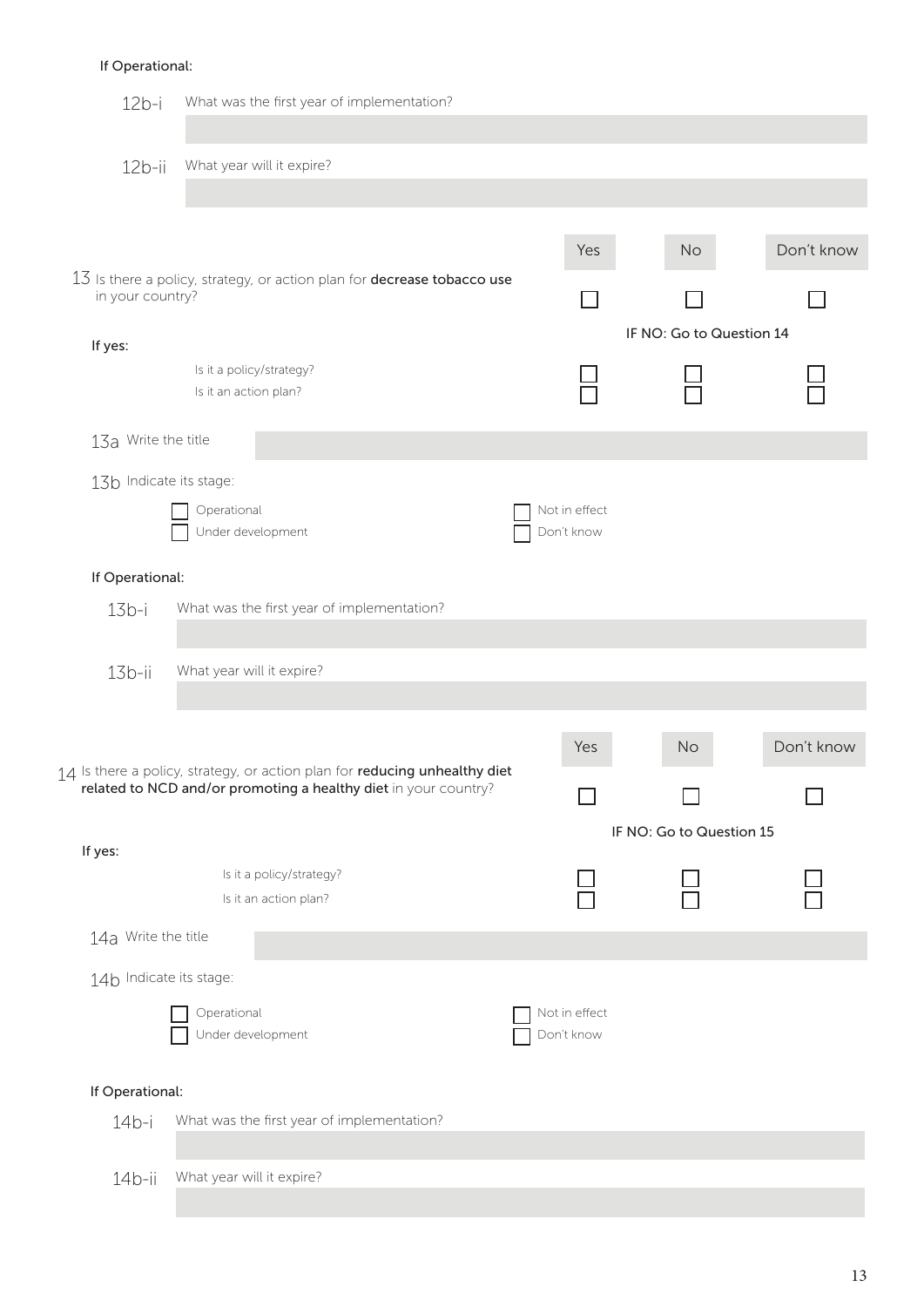### II D: SELECTED COST-EFFECTIVE POLICIES FOR NCDS AND RELATED RISK FACTORS

*NB: Only selected policies are captured here as information on some policy measures, e.g. for tobacco and alcohol, are included in other assessment tools.*

| 15 Is there a policy and/or plan on NCD-related research including com-<br>munity-based research and evaluation of the impact of interventions<br>and policies?                                        | Yes | <b>No</b>                                                         | Don't know               |            |
|--------------------------------------------------------------------------------------------------------------------------------------------------------------------------------------------------------|-----|-------------------------------------------------------------------|--------------------------|------------|
|                                                                                                                                                                                                        |     |                                                                   |                          |            |
|                                                                                                                                                                                                        |     |                                                                   | IF NO: Go to Question 16 |            |
| If yes:                                                                                                                                                                                                |     |                                                                   |                          |            |
| 15a Indicate its stage:                                                                                                                                                                                |     |                                                                   |                          |            |
| Operational                                                                                                                                                                                            |     | Not in effect                                                     |                          |            |
| Under development                                                                                                                                                                                      |     | Don't know                                                        |                          |            |
|                                                                                                                                                                                                        |     | Yes                                                               | <b>No</b>                | Don't know |
| 16 Is your country implementing any policies to reduce the impact on<br>children of marketing of foods and non-alcoholic beverages high in<br>saturated fats, trans-fatty acids, free sugars, or salt? |     |                                                                   |                          |            |
|                                                                                                                                                                                                        |     |                                                                   | IF NO: Go to Question 17 |            |
| If yes:                                                                                                                                                                                                |     |                                                                   |                          |            |
| 16a Are the policies:                                                                                                                                                                                  |     | Voluntary/self-regulating<br>Government legislation<br>Don't know |                          |            |
| 16 <sub>b</sub>                                                                                                                                                                                        |     |                                                                   |                          |            |
| Who is responsible for overseeing enforcement and complaints?                                                                                                                                          |     |                                                                   |                          |            |
| Government<br>Food industry                                                                                                                                                                            |     | Independent regulator                                             |                          |            |
|                                                                                                                                                                                                        |     | Other, please specify:                                            |                          |            |
|                                                                                                                                                                                                        |     |                                                                   |                          |            |
| 16c                                                                                                                                                                                                    |     | Yes                                                               | <b>No</b>                | Don't know |
| Do they include steps taken to address the effects of<br>cross-border marketing of food and non-alcoholic beverag-<br>es on children?                                                                  |     |                                                                   |                          |            |
| If yes, please provide details:<br>$16c-i$                                                                                                                                                             |     |                                                                   |                          |            |
|                                                                                                                                                                                                        |     |                                                                   |                          |            |
| 17 Is your country implementing any national policies that limit saturated                                                                                                                             |     | Yes                                                               | <b>No</b>                | Don't know |
| fatty acids and virtually eliminate industrially produced trans-fats (i.e.<br>partially hydrogenated vegetable oils) in the food supply?                                                               |     |                                                                   |                          |            |
|                                                                                                                                                                                                        |     |                                                                   | IF NO: Go to Question 18 |            |
| If yes:                                                                                                                                                                                                |     |                                                                   |                          |            |
| 17a Are the policies:                                                                                                                                                                                  |     |                                                                   |                          |            |
|                                                                                                                                                                                                        |     | Voluntary/self-regulating                                         |                          |            |
|                                                                                                                                                                                                        |     | Government legislation                                            |                          |            |
|                                                                                                                                                                                                        |     | Don't know                                                        |                          |            |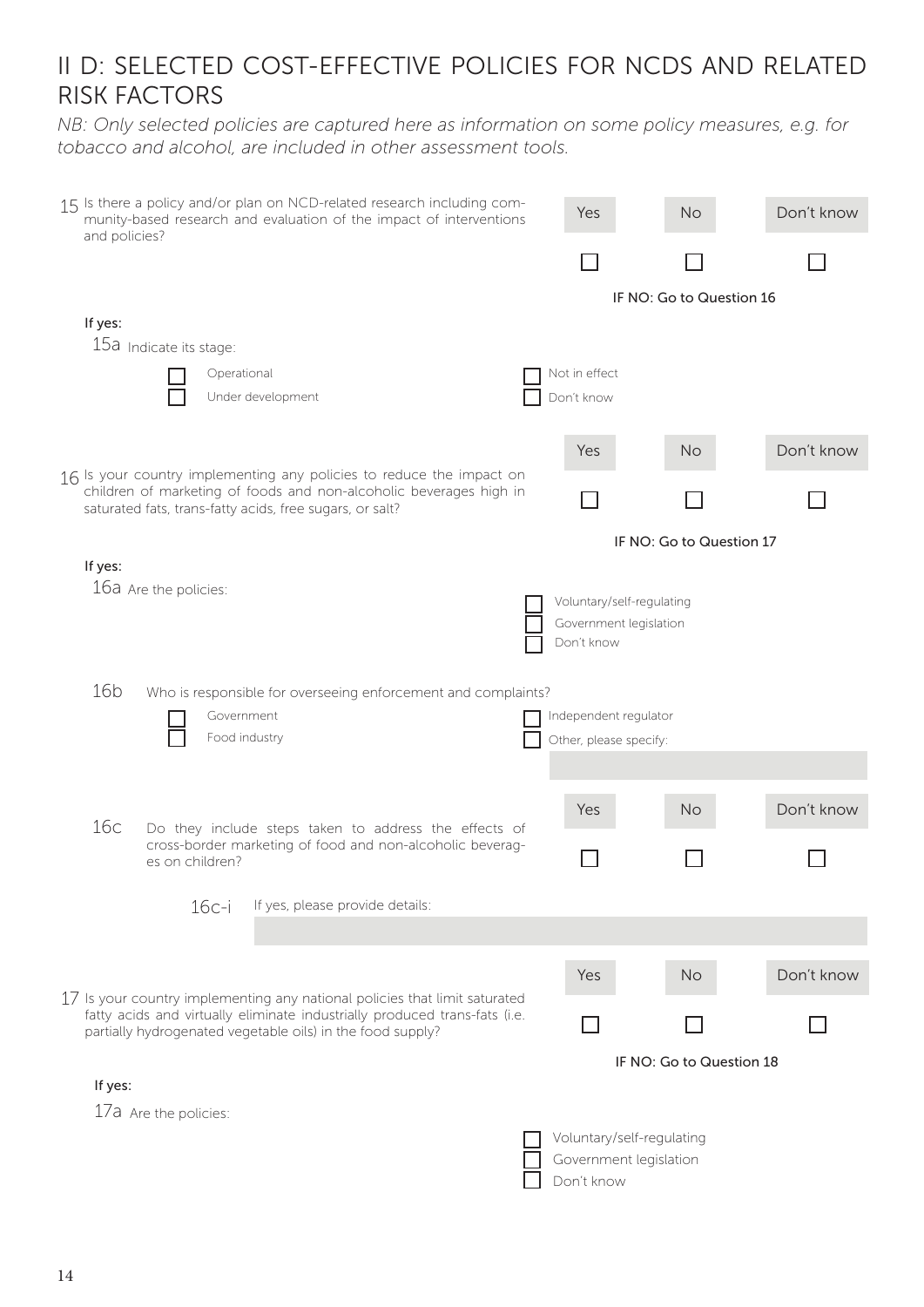|                                                                                        |                                                                                                                                                    |                          | <b>No</b>                                                         | Don't know |  |
|----------------------------------------------------------------------------------------|----------------------------------------------------------------------------------------------------------------------------------------------------|--------------------------|-------------------------------------------------------------------|------------|--|
| 18 Is your country implementing any policies to reduce population salt<br>consumption? |                                                                                                                                                    |                          |                                                                   |            |  |
|                                                                                        |                                                                                                                                                    |                          | IF NO: Go to Question 19                                          |            |  |
| If yes:                                                                                |                                                                                                                                                    | Yes                      | No                                                                | Don't know |  |
|                                                                                        | 18a Are the policies targeted at:                                                                                                                  |                          |                                                                   |            |  |
|                                                                                        | Product reformulation by industry across the food supply<br>Regulation of salt content of food<br>Public awareness programme<br>Nutrition labeling |                          |                                                                   |            |  |
|                                                                                        | 18b If yes to product reformulation or regulation of salt content,<br>is the policy:                                                               |                          | Voluntary/self-regulating<br>Government legislation<br>Don't know |            |  |
|                                                                                        |                                                                                                                                                    | Yes                      | <b>No</b>                                                         | Don't know |  |
|                                                                                        | 19 Has your country implemented any national public awareness pro-<br>gramme on diet within the past 5 years?                                      |                          |                                                                   |            |  |
|                                                                                        |                                                                                                                                                    | IF NO: Go to Question 20 |                                                                   |            |  |
|                                                                                        | 19 $a$ If yes, please provide details of the public awareness programme(s):                                                                        |                          |                                                                   |            |  |
|                                                                                        |                                                                                                                                                    |                          |                                                                   |            |  |
|                                                                                        | 20 Has your country implemented any national public awareness pro-                                                                                 |                          | <b>No</b>                                                         | Don't know |  |
|                                                                                        | gramme on physical activity within the past 5 years?                                                                                               |                          |                                                                   |            |  |
|                                                                                        |                                                                                                                                                    | IF NO: Go to MODULE III  |                                                                   |            |  |
|                                                                                        | 20a If yes, please provide details of the public awareness programme(s):                                                                           |                          |                                                                   |            |  |
|                                                                                        |                                                                                                                                                    |                          |                                                                   |            |  |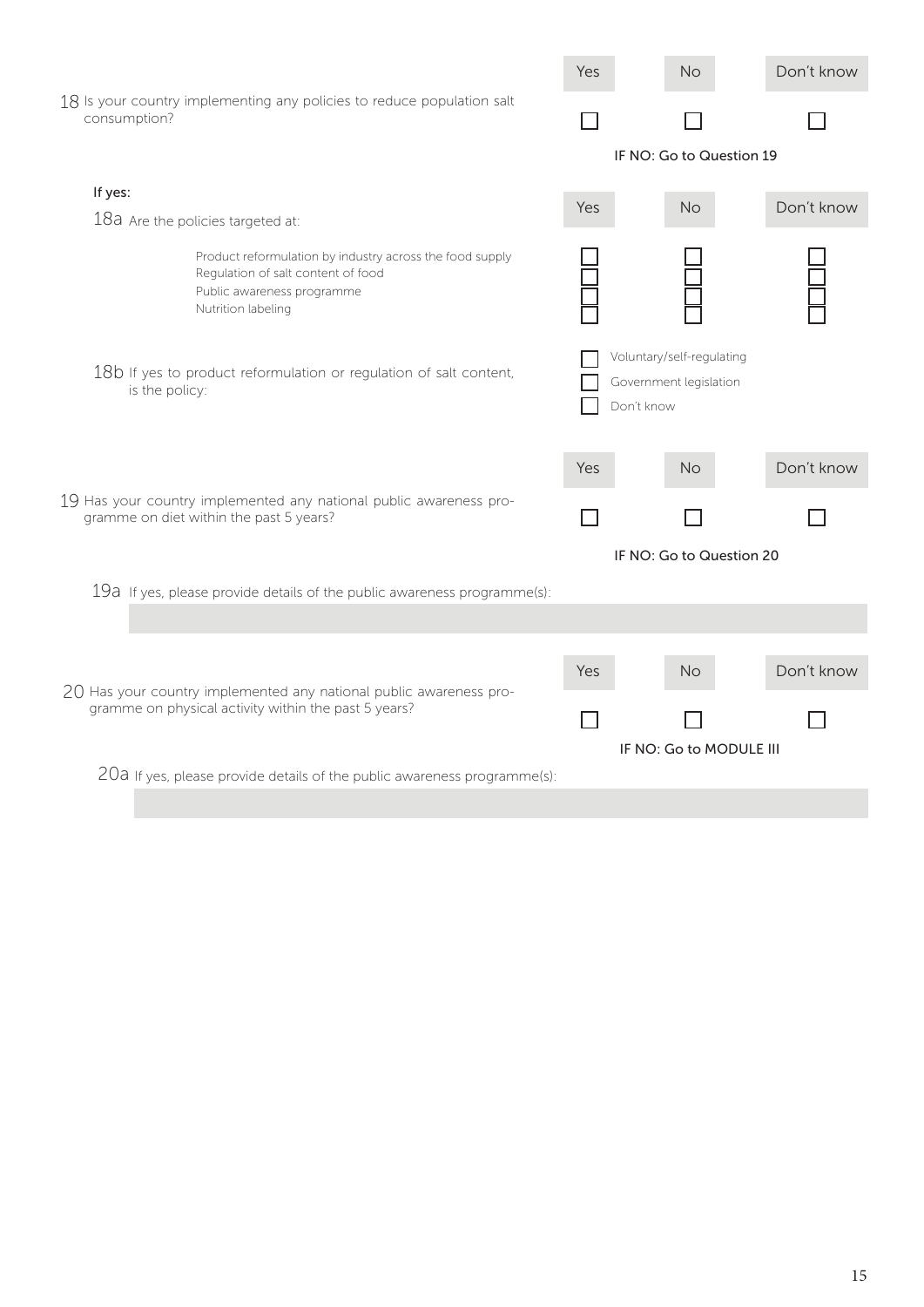### MODULE III III: HEALTH INFORMATION SYSTEMS, MONITORING, SURVEILLANCE AND SURVEYS FOR NCDs AND THEIR RISK FACTORS

The questions in this module assess surveillance relating to the mortality, morbidity and risk factor reporting systems of each country and whether NCD mortality, morbidity and risk factor data were included in their national health reporting systems. Responses to these questions enable reporting against NCD Global Action Plan process indicators and UN High Level Meeting national commitment progress indicators.

1 In your country, who has responsibility for surveillance of NCDs and their risk factors?



An office/department/administrative division within the MOH exclusively dedicated to NCD surveillance An office/department/administrative division within the MOH not exclusively dedicated to NCD surveillance Responsibility is shared across several offices/departments/administrative divisions within the MOH Coordination is by an external agency, such as an NGO or statistical organization No one has this responsibility Don't know

### III A: DATA INCLUDED IN THE NATIONAL HEALTH INFORMATION **SYSTEM**

*(National health information system refers to the annual or regular reporting system of the National Statistical Office or Ministry of Health)*

|                                                                                                          | Yes | <b>No</b>               | Don't know |
|----------------------------------------------------------------------------------------------------------|-----|-------------------------|------------|
| 2 Does your country have a system for collecting mortality data by cause<br>of death on a routine basis? |     | IF NO: Go to Question 3 |            |
| If yes:                                                                                                  |     |                         |            |
| 2a<br>Is there a civil/vital registration system?                                                        |     |                         |            |
| 2b<br>Is there a sample registration system?                                                             |     |                         |            |
| 2c<br>What is the latest year for which data are available?                                              |     |                         |            |
| 2d<br>Can the data collected be disaggregated by:                                                        |     |                         |            |
| Age<br>Gender<br>Other sociodemographic factor                                                           |     |                         |            |
|                                                                                                          | Yes | <b>No</b>               | Don't know |
| Does your country have a cancer registry?                                                                |     |                         |            |
|                                                                                                          |     | IF NO: Go to Question 4 |            |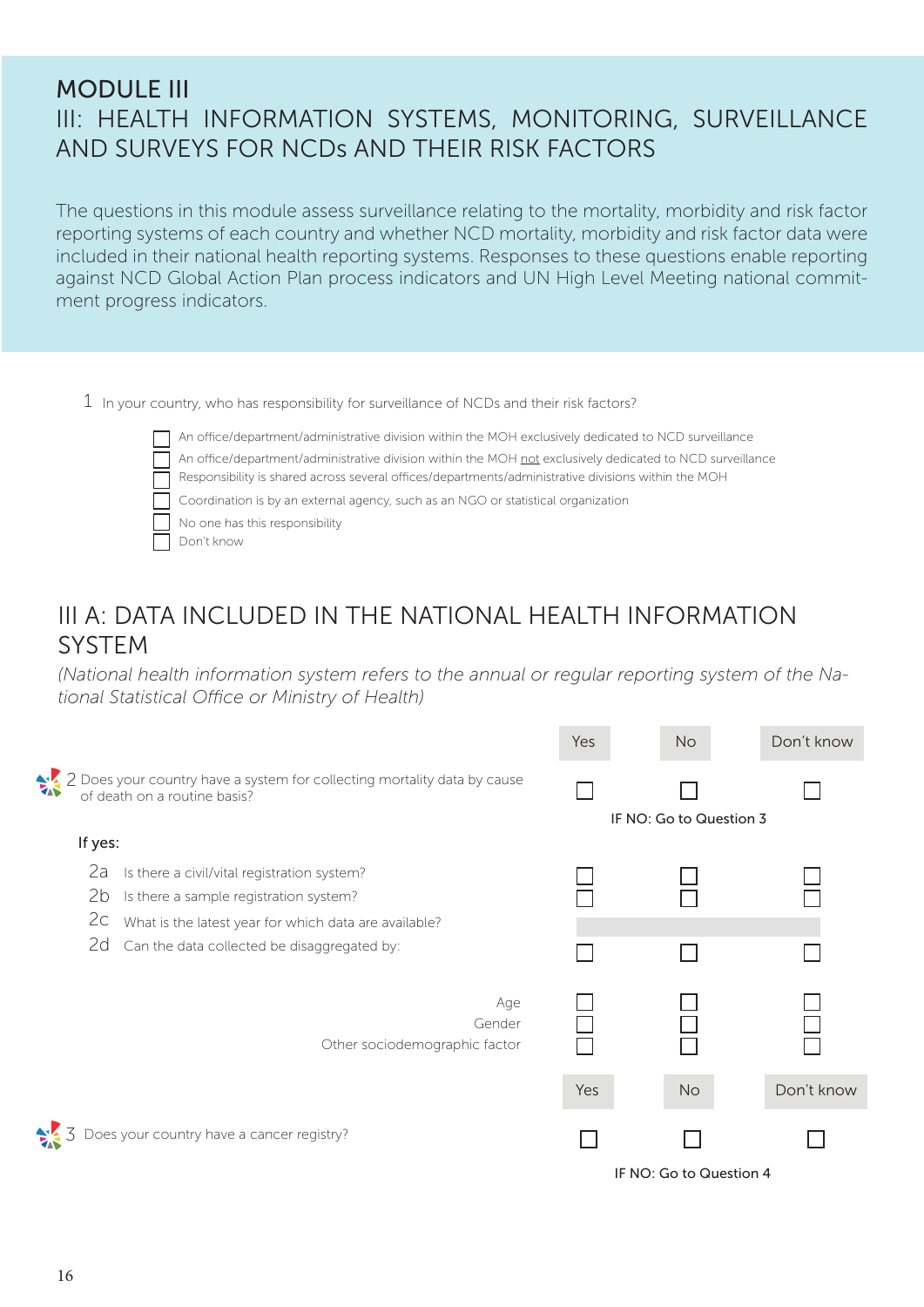#### If yes:

| 3a Are the data collected population-based, hospital-based, or other? |  |
|-----------------------------------------------------------------------|--|
|-----------------------------------------------------------------------|--|

| Jd      | Are the data collected population-based, hospital-based, or other?                                                            |                        |                         |            |
|---------|-------------------------------------------------------------------------------------------------------------------------------|------------------------|-------------------------|------------|
|         | population-based                                                                                                              | Don't know             |                         |            |
|         | hospital-based                                                                                                                | Other, please specify: |                         |            |
|         |                                                                                                                               |                        |                         |            |
| 3b      | Is the coverage of the registry national or subnational?                                                                      |                        |                         |            |
|         | National (covers the whole population of the country)                                                                         |                        |                         |            |
|         | Subnational (covers only the population of a defined region, not the whole country)                                           |                        |                         |            |
|         | Don't know                                                                                                                    |                        |                         |            |
|         |                                                                                                                               |                        |                         |            |
| 3c      | What is the latest year for which data are available?                                                                         |                        |                         |            |
|         |                                                                                                                               |                        |                         |            |
|         |                                                                                                                               |                        |                         |            |
|         |                                                                                                                               | Yes                    | <b>No</b>               | Don't know |
|         | 4 Does your country have a diabetes registry?                                                                                 |                        |                         |            |
|         |                                                                                                                               |                        |                         |            |
|         |                                                                                                                               |                        | IF NO: Go to Question 5 |            |
| If yes: |                                                                                                                               |                        |                         |            |
| 4a      | Are the data collected population-based, hospital-based, or other?                                                            |                        |                         |            |
|         |                                                                                                                               |                        |                         |            |
|         | population-based                                                                                                              | Don't know             |                         |            |
|         | hospital-based                                                                                                                | Other, please specify: |                         |            |
|         |                                                                                                                               |                        |                         |            |
| 4b      | Is the coverage of the registry national or subnational?                                                                      |                        |                         |            |
|         | National (covers the whole population of the country)                                                                         |                        |                         |            |
|         | Subnational (covers only the population of a defined region, not the whole country)                                           |                        |                         |            |
|         | Don't know                                                                                                                    |                        |                         |            |
|         |                                                                                                                               |                        |                         |            |
|         |                                                                                                                               | Yes                    | <b>No</b>               | Don't know |
| 4c.     | Does the registry include data on any chronic complications<br>which are updated as the patient's complications status chang- |                        |                         |            |
|         | es?                                                                                                                           |                        |                         |            |
| 4d      | What is the latest year for which data are available?                                                                         |                        |                         |            |
|         |                                                                                                                               |                        |                         |            |
|         |                                                                                                                               |                        |                         |            |
|         | 5 Does your country have a system for recording patient information<br>that includes NCD status?                              | Yes                    | <b>No</b>               | Don't know |
|         |                                                                                                                               |                        |                         |            |
|         |                                                                                                                               |                        |                         |            |
|         |                                                                                                                               |                        |                         |            |
|         |                                                                                                                               |                        | IF NO: Go to Question 6 |            |
| If yes: |                                                                                                                               | Yes                    | <b>No</b>               | Don't know |
|         |                                                                                                                               |                        |                         |            |
| 5a      | Is it an electronic medical records/health records system?                                                                    |                        |                         |            |
|         |                                                                                                                               |                        |                         |            |
| 5b      | What is the coverage of the system?                                                                                           |                        |                         |            |
|         |                                                                                                                               |                        |                         |            |
|         | National (covers the whole population of the country)                                                                         |                        |                         |            |
|         | Subnational (covers only the population of a defined region, not the whole country)                                           |                        |                         |            |
|         | Don't know                                                                                                                    |                        |                         |            |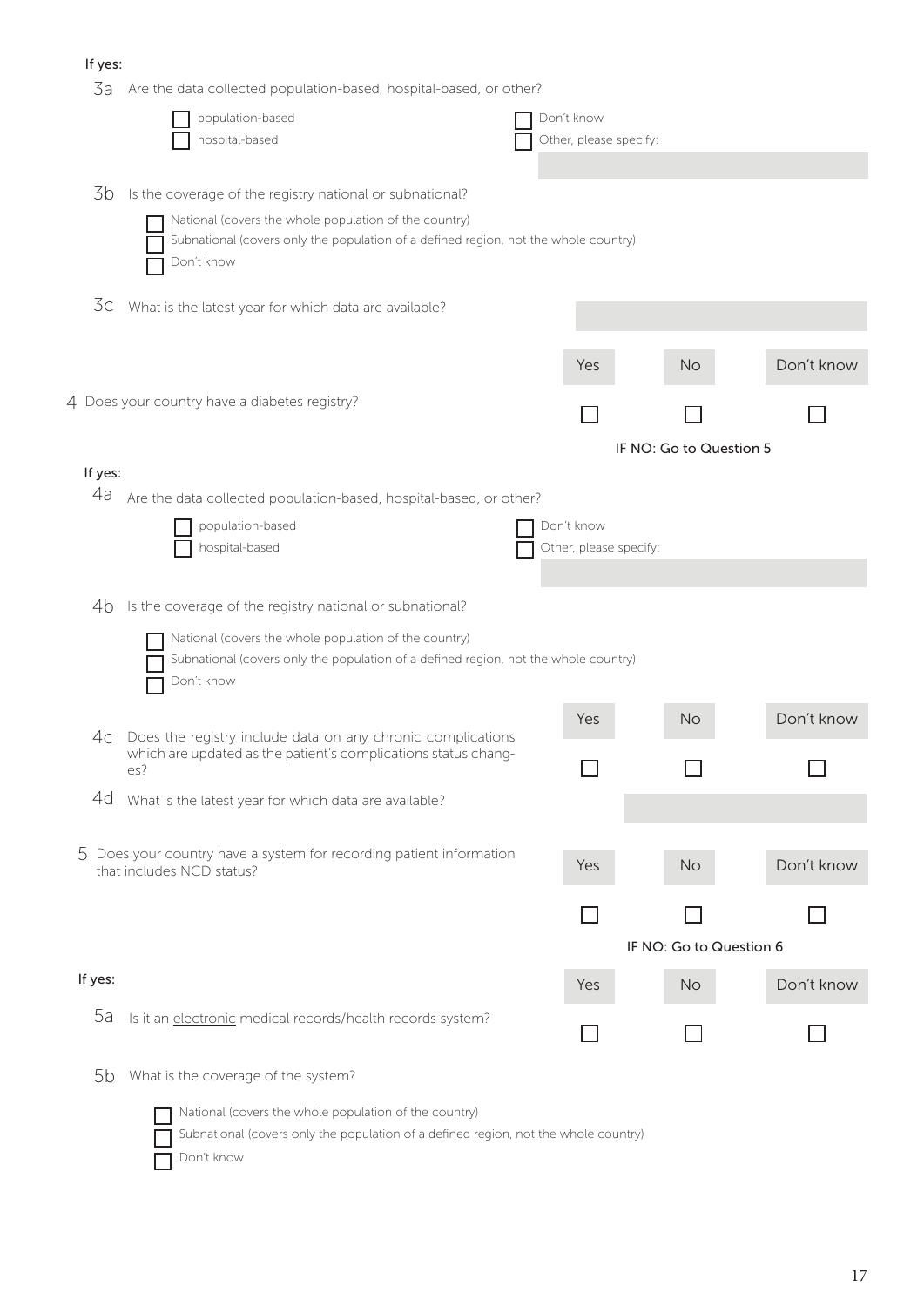| 6 Has your country conducted a survey of facilities to assess service<br>availability and readiness for NCDs? | Yes | <b>No</b>               | Don't know |
|---------------------------------------------------------------------------------------------------------------|-----|-------------------------|------------|
|                                                                                                               |     |                         |            |
|                                                                                                               |     | IF NO: Go to Question 7 |            |
| Year of last survey<br>ba                                                                                     |     |                         |            |
| Coverage last survey<br>6b                                                                                    |     |                         |            |
| National (covers the whole population of the country)                                                         |     |                         |            |
| Subnational (covers only the population of a defined region, not the whole country)                           |     |                         |            |
| Don't know                                                                                                    |     |                         |            |

# III B: RISK FACTOR SURVEILLANCE

7 Have population based surveys of risk factors (may be a single RF or multiple) been conducted in your country for any of the following:

*Please fill in all the columns, start in the first row, going left to right across the second row. For the questions on adolescents, please include here only surveys specifically targeting adolescents (i.e. do not repeat adult surveys that may have covered part of the adolescent age range).*

| 7a Harmful alcohol use                                                                                                                              | 7b Low fruit and vege-<br>table consumption                                                                                                                | 7c Physical inactivity                                                                                                                                     | 7d Tobacco use                                                                                                                                             |  |  |
|-----------------------------------------------------------------------------------------------------------------------------------------------------|------------------------------------------------------------------------------------------------------------------------------------------------------------|------------------------------------------------------------------------------------------------------------------------------------------------------------|------------------------------------------------------------------------------------------------------------------------------------------------------------|--|--|
| $\Box$ Yes                                                                                                                                          | $\Box$ Yes                                                                                                                                                 | $\Box$ Yes                                                                                                                                                 | $\Box$ Yes                                                                                                                                                 |  |  |
| $\square$ No                                                                                                                                        | $\Box$ No                                                                                                                                                  | $\Box$ No                                                                                                                                                  | $\square$ No                                                                                                                                               |  |  |
| $\Box$ Don't know                                                                                                                                   | $\Box$ Don't know                                                                                                                                          | $\Box$ Don't know                                                                                                                                          | $\Box$ Don't know                                                                                                                                          |  |  |
| IF NO: Go to next column                                                                                                                            | IF NO: Go to next column                                                                                                                                   | IF NO: Go to next column                                                                                                                                   | IF NO: Go to next table                                                                                                                                    |  |  |
| IF YES:                                                                                                                                             | IF YES:                                                                                                                                                    | IF YES:                                                                                                                                                    | IF YES:                                                                                                                                                    |  |  |
| Was there a survey on                                                                                                                               | Was there a survey on                                                                                                                                      | Was there a survey on                                                                                                                                      | Was there a survey on                                                                                                                                      |  |  |
| i)                                                                                                                                                  | i)                                                                                                                                                         | i)                                                                                                                                                         | i)                                                                                                                                                         |  |  |
| adolescents?                                                                                                                                        | adolescents?                                                                                                                                               | adolescents?                                                                                                                                               | adolescents?                                                                                                                                               |  |  |
| $\Box$ Yes                                                                                                                                          | $\square$ No                                                                                                                                               | $\Box$ No                                                                                                                                                  | $\Box$ No                                                                                                                                                  |  |  |
| $\Box$ No                                                                                                                                           | $\Box$ Yes                                                                                                                                                 | $\Box$ Yes                                                                                                                                                 | $\Box$ Yes                                                                                                                                                 |  |  |
| $\Box$ Don't know                                                                                                                                   | $\Box$ Don't know                                                                                                                                          | $\Box$ Don't know                                                                                                                                          | $\Box$ Don't know                                                                                                                                          |  |  |
| IF YES:                                                                                                                                             | IF YES:                                                                                                                                                    | IF YES:                                                                                                                                                    | IF YES:                                                                                                                                                    |  |  |
| $i-1$                                                                                                                                               | $i-1$                                                                                                                                                      | $i - 1$                                                                                                                                                    | Was it:                                                                                                                                                    |  |  |
| Was it:                                                                                                                                             | Was it:                                                                                                                                                    | Was it:                                                                                                                                                    | $i-1$                                                                                                                                                      |  |  |
| $\Box$ National<br>$\Box$ Subnational<br>$\Box$ Don't know                                                                                          | $\Box$ National<br>$\Box$ Subnational<br>$\Box$ Don't know                                                                                                 | $\Box$ Measured<br>Self-reported<br>0.<br>Don't know<br>П.                                                                                                 | $\Box$ National<br>$\Box$ Subnational<br>$\Box$ Don't know                                                                                                 |  |  |
| i-2) How often is the survey<br>conducted?<br>$\Box$ Ad hoc<br>Every 1 to 2 years<br>$\Box$ Every 3 to 5 years<br>$\Box$ Other<br>$\Box$ Don't know | i-2) How often is the survey<br>conducted?<br>$\Box$ Ad hoc<br>$\Box$ Every 1 to 2 years<br>$\Box$ Every 3 to 5 years<br>$\Box$ Other<br>$\Box$ Don't know | $i-2$<br>Was it:<br>$\Box$ National<br>$\Box$ Subnational<br>Don't know<br>П.                                                                              | i-2) How often is the survey<br>conducted?<br>$\Box$ Ad hoc<br>$\Box$ Every 1 to 2 years<br>$\Box$ Every 3 to 5 years<br>$\Box$ Other<br>$\Box$ Don't know |  |  |
| i-3) When was the last survey<br>conducted? (give a year)                                                                                           | i-3) When was the last survey<br>conducted? (give a year)                                                                                                  | i-3) How often is the survey<br>conducted?<br>$\Box$ Ad hoc<br>$\Box$ Every 1 to 2 years<br>$\Box$ Every 3 to 5 years<br>$\Box$ Other<br>$\Box$ Don't know | i-3) When was the last survey<br>conducted? (give a year)                                                                                                  |  |  |
| Was there a survey on<br>ii)<br>adults?<br>$\Box$ Yes<br>$\square$ No<br>$\Box$ Don't know                                                          | Was there a survey on<br>ii)<br>adults?<br>$\Box$ Yes<br>$\square$ No<br>$\Box$ Don't know                                                                 | i-4 When was the last survey<br>conducted? (give a year)                                                                                                   | Was there a survey on<br>ii)<br>adults?<br>$\square$ No<br>$\Box$ Don't know<br>$\Box$ Yes                                                                 |  |  |
| IF YES:                                                                                                                                             | IF YES:                                                                                                                                                    | Was there a survey on                                                                                                                                      | IF YES:                                                                                                                                                    |  |  |
| $ii-1)$                                                                                                                                             | $ii-1)$                                                                                                                                                    | ii)                                                                                                                                                        | Was it:                                                                                                                                                    |  |  |
| Was it:                                                                                                                                             | Was it:                                                                                                                                                    | adults?                                                                                                                                                    | $ii-1)$                                                                                                                                                    |  |  |
| $\Box$ National                                                                                                                                     | $\Box$ National                                                                                                                                            | $\Box$ Yes                                                                                                                                                 | $\Box$ National                                                                                                                                            |  |  |
| $\Box$ Subnational                                                                                                                                  | $\Box$ Subnational                                                                                                                                         | $\Box$ No                                                                                                                                                  | $\Box$ Subnational                                                                                                                                         |  |  |
| $\Box$ Don't know                                                                                                                                   | $\Box$ Don't know                                                                                                                                          | $\Box$ Don't know                                                                                                                                          | $\Box$ Don't know                                                                                                                                          |  |  |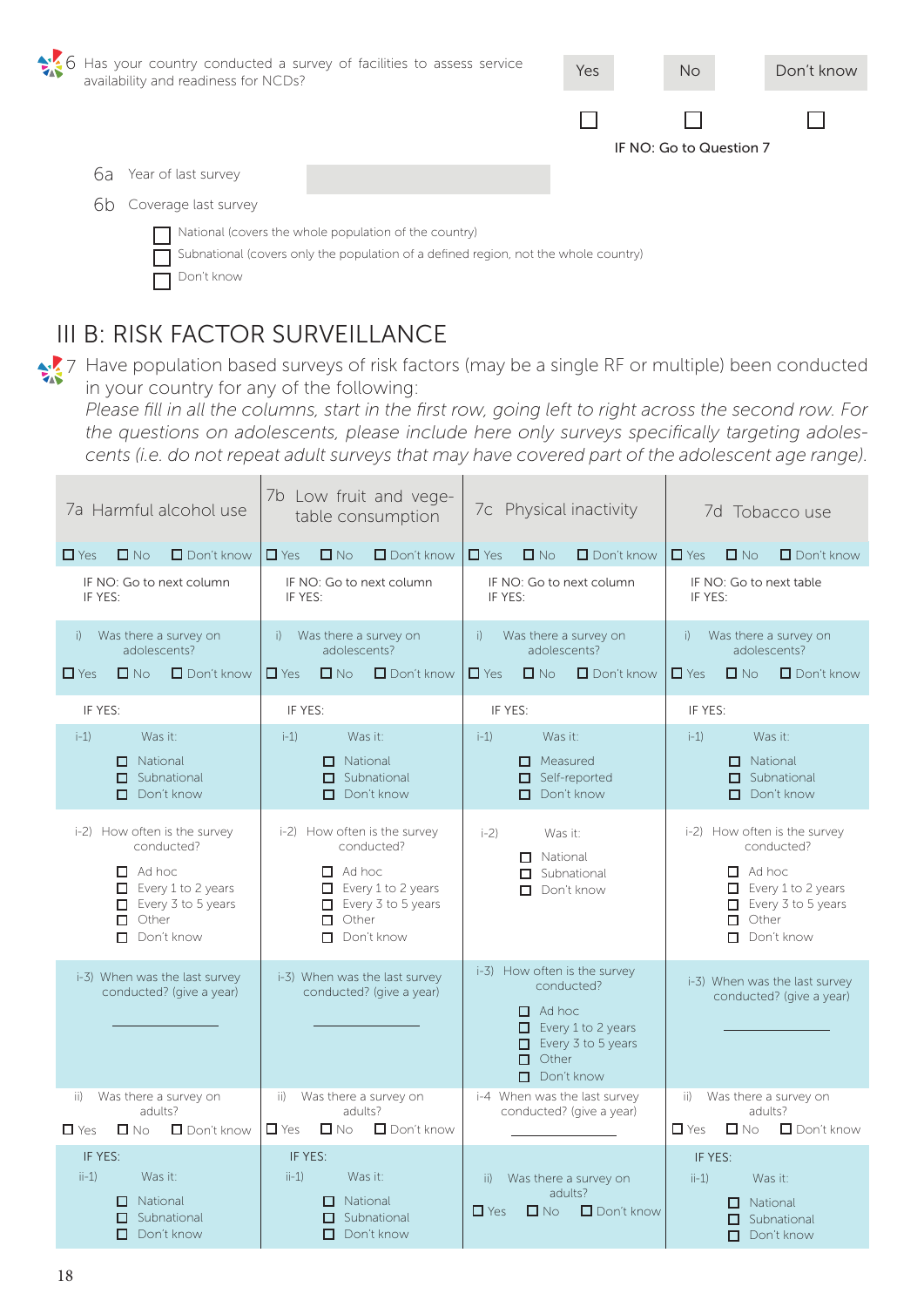| 7a Harmful alcohol use                                                                                                                                    | 7b Low fruit and vege-<br>table consumption                                                                                                               | 7c Physical inactivity                                                                                                                                           | 7d Tobacco use                                                                                                                                              |
|-----------------------------------------------------------------------------------------------------------------------------------------------------------|-----------------------------------------------------------------------------------------------------------------------------------------------------------|------------------------------------------------------------------------------------------------------------------------------------------------------------------|-------------------------------------------------------------------------------------------------------------------------------------------------------------|
| ii-2) How often is the survey<br>conducted?<br>$\Box$ Ad hoc<br>$\Box$ Every 1 to 2 years<br>$\Box$ Every 3 to 5 years<br>$\Box$ Other<br>Don't know<br>п | ii-2) How often is the survey<br>conducted?<br>$\Box$ Ad hoc<br>$\Box$ Every 1 to 2 years<br>$\Box$ Every 3 to 5 years<br>$\Box$ Other<br>Don't know<br>□ | IF YES:<br>$ii-1)$<br>Was it:<br>$\Box$ Measured<br>$\Box$ Self-reported<br>Don't know<br>□                                                                      | ii-2) How often is the survey<br>conducted?<br>$\Box$ Ad hoc<br>$\Box$ Every 1 to 2 years<br>$\Box$ Every 3 to 5 years<br>$\Box$ Other<br>$\Box$ Don't know |
| ii-3) When was the last survey<br>conducted? (give a year)                                                                                                | ii-3) When was the last survey<br>conducted? (give a year)                                                                                                | Did it assess physical<br>$ii-2$<br>activity for work/in the<br>household, for transport<br>and during leisure time?<br>$\square$ No<br>Don't know<br>$\Box$ Yes | ii-3) When was the last survey<br>conducted? (give a year)                                                                                                  |
|                                                                                                                                                           |                                                                                                                                                           | $ii-3)$<br>Was it:<br>$\Box$ National<br>$\Box$ Subnational<br>Don't know<br>П.                                                                                  |                                                                                                                                                             |
|                                                                                                                                                           |                                                                                                                                                           | ii-4) How often is the survey<br>conducted?<br>Ad hoc<br>0<br>$\Box$ Every 1 to 2 years<br>Every 3 to 5 years<br>Other<br>п<br>Don't know<br>п                   |                                                                                                                                                             |
|                                                                                                                                                           |                                                                                                                                                           | ii-3) When was the last survey<br>conducted? (give a year)                                                                                                       |                                                                                                                                                             |

| 7e Raised blood<br>glucose/diabetes |                                                                                                                         | Raised total<br>7f<br>cholesterol |                                                    | 7q Raised blood<br>pressure/<br>Hypertension |             | 7h Overweight and<br>obesity                       |                    |                                                                                    | 7i<br>Salt/Sodium<br>intake       |                                                                                                                                                                                                             |
|-------------------------------------|-------------------------------------------------------------------------------------------------------------------------|-----------------------------------|----------------------------------------------------|----------------------------------------------|-------------|----------------------------------------------------|--------------------|------------------------------------------------------------------------------------|-----------------------------------|-------------------------------------------------------------------------------------------------------------------------------------------------------------------------------------------------------------|
|                                     | Π Yes Π No Π Don't know Π Yes Π No Π Don't know Π Yes Π No Π Don't know Π Yes Π No Π Don't know Π Yes Π No Π Don't know |                                   |                                                    |                                              |             |                                                    |                    |                                                                                    |                                   |                                                                                                                                                                                                             |
| IF YES:                             | IF NO: Go to next column                                                                                                | IF YES:                           | IF NO: Go to next column                           | IF YES:                                      |             | IF NO: Go to next column                           | IF YES:            | IF NO: Go to next column                                                           | IF YES:                           | IF NO: Go to MODULE IV                                                                                                                                                                                      |
| i)                                  | Was it:<br>Measured<br>п<br>Self-reported<br>□<br>Don't know<br>□                                                       | i)<br>п<br>п                      | Was it:<br>Measured<br>Self-reported<br>Don't know | i)                                           | п<br>□<br>п | Was it:<br>Measured<br>Self-reported<br>Don't know |                    | i) Was there a survey on<br>adolescents?<br>$\Box$ Yes $\Box$ No $\Box$ Don't know | i)<br>□<br>п<br>п.<br>П<br>п<br>п | Was it:<br>Measured by 24-hr<br>urine collection<br>Measured by 12-hr<br>urine collection<br>Measured by spot<br>urine collection<br>Measured by combi-<br>nation of methods<br>Self-reported<br>Don't know |
| ii)                                 | Was it:<br>National<br>п<br>Subnational<br>п<br>Don't know<br>П                                                         | ii)<br>п<br>П                     | Was it:<br>National<br>Subnational<br>Don't know   | ii)                                          | П<br>П<br>О | Was it:<br>National<br>Subnational<br>Don't know   | IF YES:<br>$i - 1$ | Was it:<br>Measured<br>п<br>Self-reported<br>п<br>Don't know<br>п                  | ii)                               | Was it:<br>National<br>п<br>Subnational<br>п<br>Don't know<br>П                                                                                                                                             |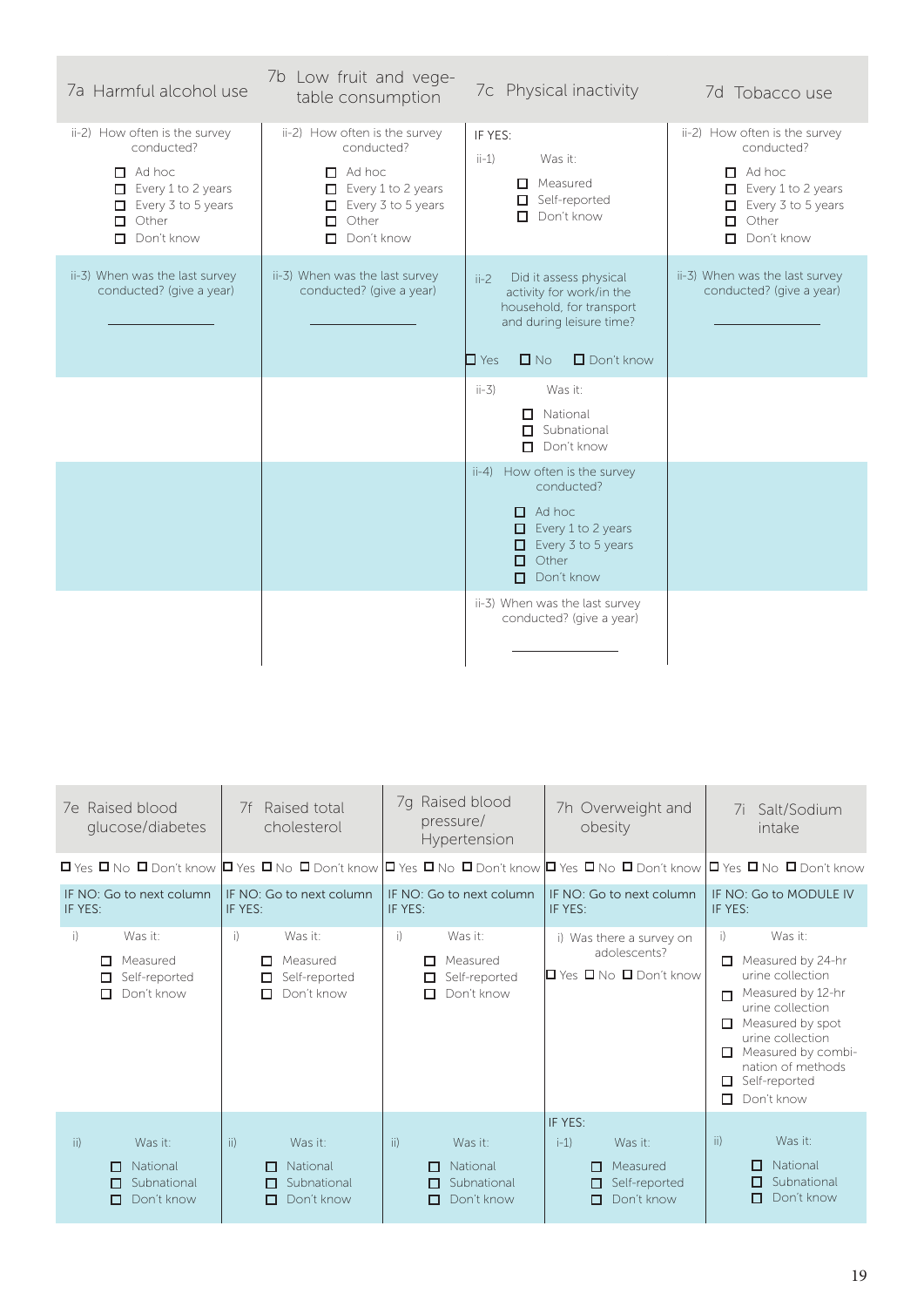| 7e Raised blood<br>glucose/diabetes                                                                                                                 | 7f Raised total<br>cholesterol                                                                                                                             | 7g Raised blood<br>pressure/<br>Hypertension                                                                                                               | 7h Overweight and<br>obesity                                                                                                                                | 7i Salt/Sodium<br>intake                                                                                                                                   |
|-----------------------------------------------------------------------------------------------------------------------------------------------------|------------------------------------------------------------------------------------------------------------------------------------------------------------|------------------------------------------------------------------------------------------------------------------------------------------------------------|-------------------------------------------------------------------------------------------------------------------------------------------------------------|------------------------------------------------------------------------------------------------------------------------------------------------------------|
| iii) How often is the survey<br>conducted?<br>$\Box$ Ad hoc<br>$\Box$ Every 1 to 2 years<br>Every 3 to 5 years<br>$\Box$ Other<br>$\Box$ Don't know | iii) How often is the survey<br>conducted?<br>$\Box$ Ad hoc<br>$\Box$ Every 1 to 2 years<br>$\Box$ Every 3 to 5 years<br>$\Box$ Other<br>$\Box$ Don't know | iii) How often is the survey<br>conducted?<br>$\Box$ Ad hoc<br>$\Box$ Every 1 to 2 years<br>$\Box$ Every 3 to 5 years<br>$\Box$ Other<br>$\Box$ Don't know | $i-2)$<br>Was it:<br>$\Box$ National<br>$\Box$ Subnational<br>$\Box$ Don't know                                                                             | iii) How often is the survey<br>conducted?<br>$\Box$ Ad hoc<br>$\Box$ Every 1 to 2 years<br>$\Box$ Every 3 to 5 years<br>$\Box$ Other<br>$\Box$ Don't know |
| conducted? (give a year)                                                                                                                            | iv) When was the last survey iv) When was the last survey $ v\rangle$ When was the last survey<br>conducted? (give a year)                                 | conducted? (give a year)                                                                                                                                   | i-3)How often is the survey<br>conducted?<br>$\Box$ Ad hoc<br>$\Box$ Every 1 to 2 years<br>$\Box$ Every 3 to 5 years<br>$\Box$ Other<br>$\Box$ Don't know   | iv) When was the last survey<br>conducted? (give a year)                                                                                                   |
|                                                                                                                                                     |                                                                                                                                                            |                                                                                                                                                            | i-4) When was the last survey<br>conducted? (give a year)                                                                                                   |                                                                                                                                                            |
|                                                                                                                                                     |                                                                                                                                                            |                                                                                                                                                            | Was there a survey on<br>ii)<br>adults?<br><b>D</b> Yes <b>D</b> No <b>D</b> Don't know                                                                     |                                                                                                                                                            |
|                                                                                                                                                     |                                                                                                                                                            |                                                                                                                                                            | IF YES:<br>$ii-1)$<br>Was it:<br>$\Box$ Measured<br>$\Box$ Self-reported<br>$\Box$ Don't know                                                               |                                                                                                                                                            |
|                                                                                                                                                     |                                                                                                                                                            |                                                                                                                                                            | $ii-2)$<br>Was it:<br>□ National<br>$\Box$ Subnational<br>$\Box$ Don't know                                                                                 |                                                                                                                                                            |
|                                                                                                                                                     |                                                                                                                                                            |                                                                                                                                                            | ii-3) How often is the survey<br>conducted?<br>$\Box$ Ad hoc<br>$\Box$ Every 1 to 2 years<br>$\Box$ Every 3 to 5 years<br>$\Box$ Other<br>$\Box$ Don't know |                                                                                                                                                            |
|                                                                                                                                                     |                                                                                                                                                            |                                                                                                                                                            | i-4) When was the last survey<br>conducted? (give a year)                                                                                                   |                                                                                                                                                            |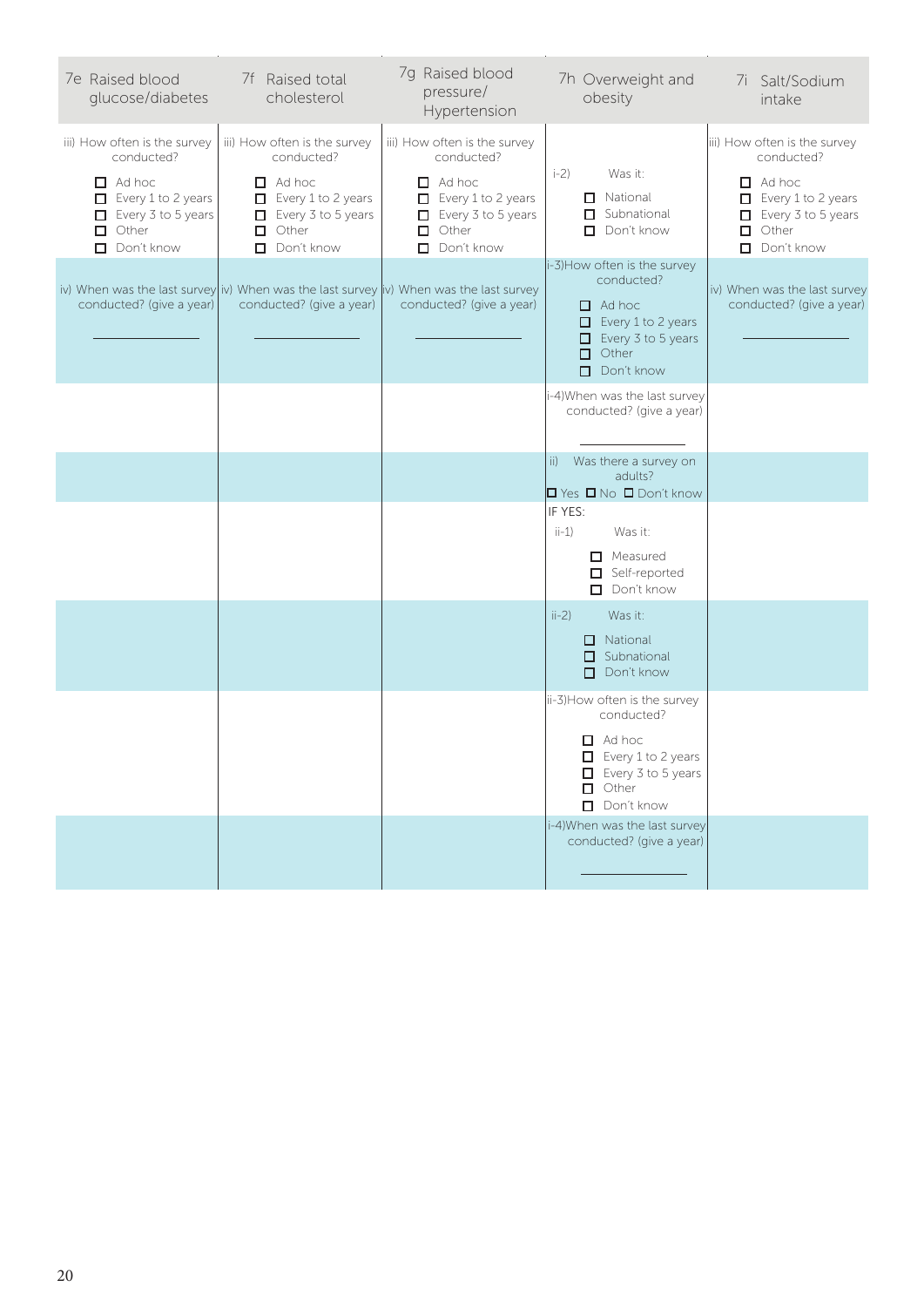### IV: CAPACITY FOR NCD EARLY DETECTION, TREATMENT AND CARE WITHIN THE HEALTH SYSTEM

The questions in this module assess the health care systems capacity related to NCD early detection, treatment and care within the health care sector. Specific questions focus on availability of guidelines or protocols to treat major NCDs, and the tests, procedures and equipment related to NCDs within the health-care system. It also assesses the availability of palliative care services for NCDs. Responses to these questions enable reporting against NCD Global Action Plan process indicators and UN High Level Meeting national commitment progress indicators.

Please indicate whether evidence-based national guidelines/protocols/standards are available for the manage-1 ment (diagnosis and treatment) of each of the major NCDs through a primary care approach recognized/approved by government or competent authorities. Where guidelines/protocols/standards are available, please indicate their implementation status, when they were last updated and whether they contain standard criteria for the referral of patients from primary care to a higher level of care (secondary/tertiary).

|                                                                                    | Cardiovascular<br><b>Disease</b>                   | <b>Diabetes</b>                                       | Cancer                                                                                  | Chronic<br>Respiratory<br><b>Disease</b>        |  |
|------------------------------------------------------------------------------------|----------------------------------------------------|-------------------------------------------------------|-----------------------------------------------------------------------------------------|-------------------------------------------------|--|
| 1a) Are they<br>available?                                                         | $\Box$ Yes<br>$\square$ $N_Q$<br>$\Box$ Don't know | $\Box$ Yes<br>$\square$ $\wedge$<br>$\Box$ Don't know | $\blacksquare$ Yes (specify<br>cancer types)<br>$\square$ $\wedge$<br>$\Box$ Don't know | $\Box$ Yes<br>$\square$ No<br>$\Box$ Don't know |  |
| 1b) Are they<br>being utilized<br>in at least 50%<br>of health care<br>facilities? | $\Box$ Yes<br>$\square$ $N_Q$<br>$\Box$ Don't know | $\Box$ Yes<br>$\square$ $\wedge$<br>$\Box$ Don't know | $\Box$ Yes<br>$\square$ $N_Q$<br>$\Box$ Don't know                                      | $\Box$ Yes<br>$\square$ No<br>$\Box$ Don't know |  |
| 1c) When were<br>they last<br>updated?                                             |                                                    |                                                       |                                                                                         |                                                 |  |
| 1d) Do they<br>include referral<br>criteria?                                       | $\Box$ Yes<br>$\Box$ No<br>Don't know              | $\Box$ Yes<br>$\Box$ No<br>$\Box$ Don't know          | $\Box$ Yes<br>$\square$ No<br>$\Box$ Don't know                                         | $\Box$ Yes<br>$\Box$ No<br>$\Box$ Don't know    |  |

Indicate the availability of the following basic technologies for early detection, diagnosis/monitoring of NCDs 2in the primary care facilities of the public and private health sector where: Generally available=1; Generally not available =  $2$ , Don't know =  $3$ 

*\* Generally available: in 50% or more health care facilities Generally not available: in less than 50% health care facilities*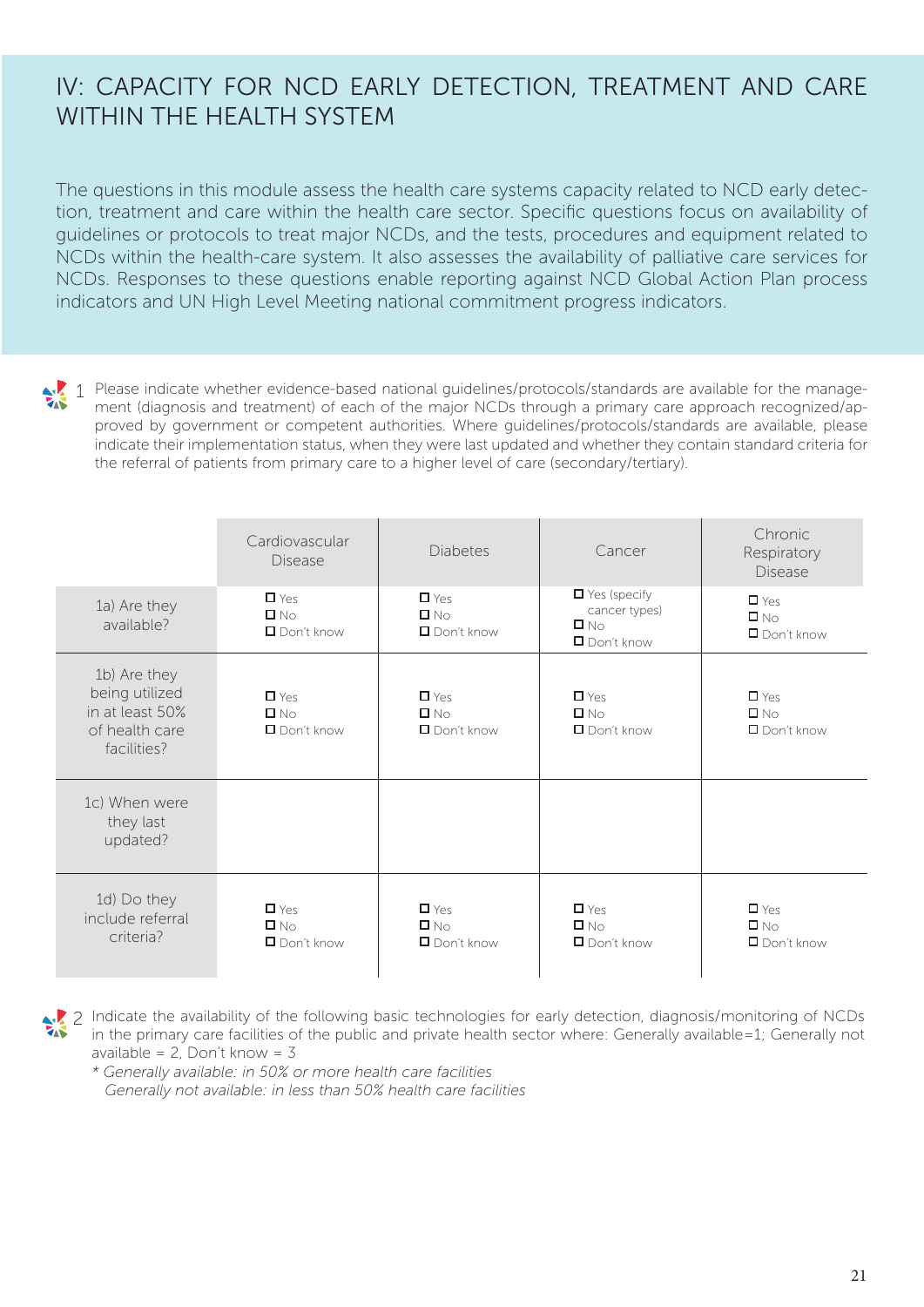|                                                                                                                                                                                                                                                                                         | Availability in the primary<br>care facilities of the public<br>health sector (1, 2, or 3) | Availability in the primary<br>care facilities of the private<br>health sector (1, 2, or 3) |
|-----------------------------------------------------------------------------------------------------------------------------------------------------------------------------------------------------------------------------------------------------------------------------------------|--------------------------------------------------------------------------------------------|---------------------------------------------------------------------------------------------|
| Overweight and obesity<br>2a) Measuring of weight<br>2b) Measuring of height                                                                                                                                                                                                            |                                                                                            |                                                                                             |
| Diabetes mellitus<br>2c) Blood glucose measurement<br>2d) Oral glucose tolerance test<br>2e) HbA1c test<br>2f) Dilated fundus examination<br>2g) Foot vibration perception by tuning fork<br>2h) Foot vascular status by Doppler<br>2i) Urine strips for glucose and ketone measurement |                                                                                            |                                                                                             |
| Cardiovascular disease<br>2j) Blood pressure measurement<br>2k) Total cholesterol measurement<br>2I) Urine strips for albumin assay                                                                                                                                                     |                                                                                            |                                                                                             |
| Asthma and chronic obstructive pulmonary disease<br>2m) Peak flow measurement spirometry                                                                                                                                                                                                |                                                                                            |                                                                                             |

Please indicate if there is a national screening program targeting the general population for the following cancers and, if yes, 3 provide details.

| Cancers                                                                            | Initial screening<br>method<br>(indicate only one, the<br>most widely used)       | Population<br>targeted by the<br>program                                                   | Type of program                                                                                                 | Screening<br>coverage                                                                                                       |  |
|------------------------------------------------------------------------------------|-----------------------------------------------------------------------------------|--------------------------------------------------------------------------------------------|-----------------------------------------------------------------------------------------------------------------|-----------------------------------------------------------------------------------------------------------------------------|--|
| <b>Breast</b><br>Yes<br>п<br>No<br>П.<br>Don't know<br>П.<br>IF NO: Go to next row | Clinical breast exam<br>П.<br>$\Box$ Mammography<br>screening<br>Don't know<br>П. | Women aged<br>to $\qquad$<br>Other, specify:<br>Don't know<br>П.                           | Organised popula-<br>п.<br>tion-based screen-<br>ing<br>$\Box$ Opportunistic<br>screening<br>Don't know<br>п    | Less than 10%<br>п<br>10% to 50%<br>п.<br>More than 50% but<br>п.<br>less than 70%<br>70% or more<br>п.<br>Don't know<br>п. |  |
| Cervix<br>Yes<br>П.<br>No<br>п.<br>$\Box$ Don't know<br>IF NO: Go to next row      | $\Box$ Visual inspection<br>PAP smear<br>n.<br>HPV test<br>п.<br>Don't know<br>п. | Women aged<br>to $\qquad$<br>Other, specify:<br>$\Box$ Don't know                          | Organised popula-<br>П<br>tion-based screen-<br>ing<br>Opportunistic<br>п.<br>screening<br>Don't know<br>n      | Less than 10%<br>п<br>10% to 50%<br>п<br>More than 50% but<br>п<br>less than 70%<br>$\Box$ 70% or more<br>Don't know<br>п   |  |
| Colon<br>Yes<br>П.<br><b>No</b><br>п.<br>Don't know<br>п<br>IF NO: Go to next row  | $\Box$ Faecal test<br>Colonoscopy/<br>П.<br>sigmoidoscopy<br>Don't know<br>П.     | Women aged ______<br>$\frac{1}{2}$ to $\frac{1}{2}$<br>Other, specify:<br>Don't know<br>п. | Organised popula-<br>$\Box$<br>tion-based screen-<br>ing<br>Opportunistic<br>п.<br>screening<br>Don't know<br>п | Less than 10%<br>п<br>10% to 50%<br>п<br>More than 50% but<br>п.<br>less than 70%<br>70% or more<br>п<br>Don't know<br>0    |  |
| Other cancer types                                                                 |                                                                                   |                                                                                            |                                                                                                                 |                                                                                                                             |  |

文人

4 Please indicate if early detection of the following cancers by means of rapid identification of the first symptoms is integrated into primary health care services and if there is a clearly defined referral system from primary care to secondary / tertiary care for suspect cases (in low- and middle-income countries this set of measures may be designated as an "early diagnosis" programme):

|                                                                                                       | <b>Breast</b>                                | Cervix                                        | Colon                                       | Other cancer<br>types<br>(specify)            |
|-------------------------------------------------------------------------------------------------------|----------------------------------------------|-----------------------------------------------|---------------------------------------------|-----------------------------------------------|
| Program/guidelines to strengthen early<br>diagnosis of first symptoms at primary health<br>care level | $\Box$ Yes<br>$\Box$ No<br>$\Box$ Don't know | $\Box$ Yes<br>0.<br>- No<br>$\Box$ Don't know | 0<br>Yes<br>О.<br>- No<br>$\Box$ Don't know | Yes<br>□<br>□<br><b>No</b><br>Don't know<br>п |
| Clearly defined referral system from primary<br>care to secondary and tertiary care                   | $\Box$ Yes<br>$\Box$ No<br>Don't know        | $\Box$ Yes<br>П<br>- No<br>Don't know<br>п.   | Yes<br>П.<br>П.<br>. No<br>Don't know<br>П  | п<br>Yes<br>□<br>No.<br>Don't know            |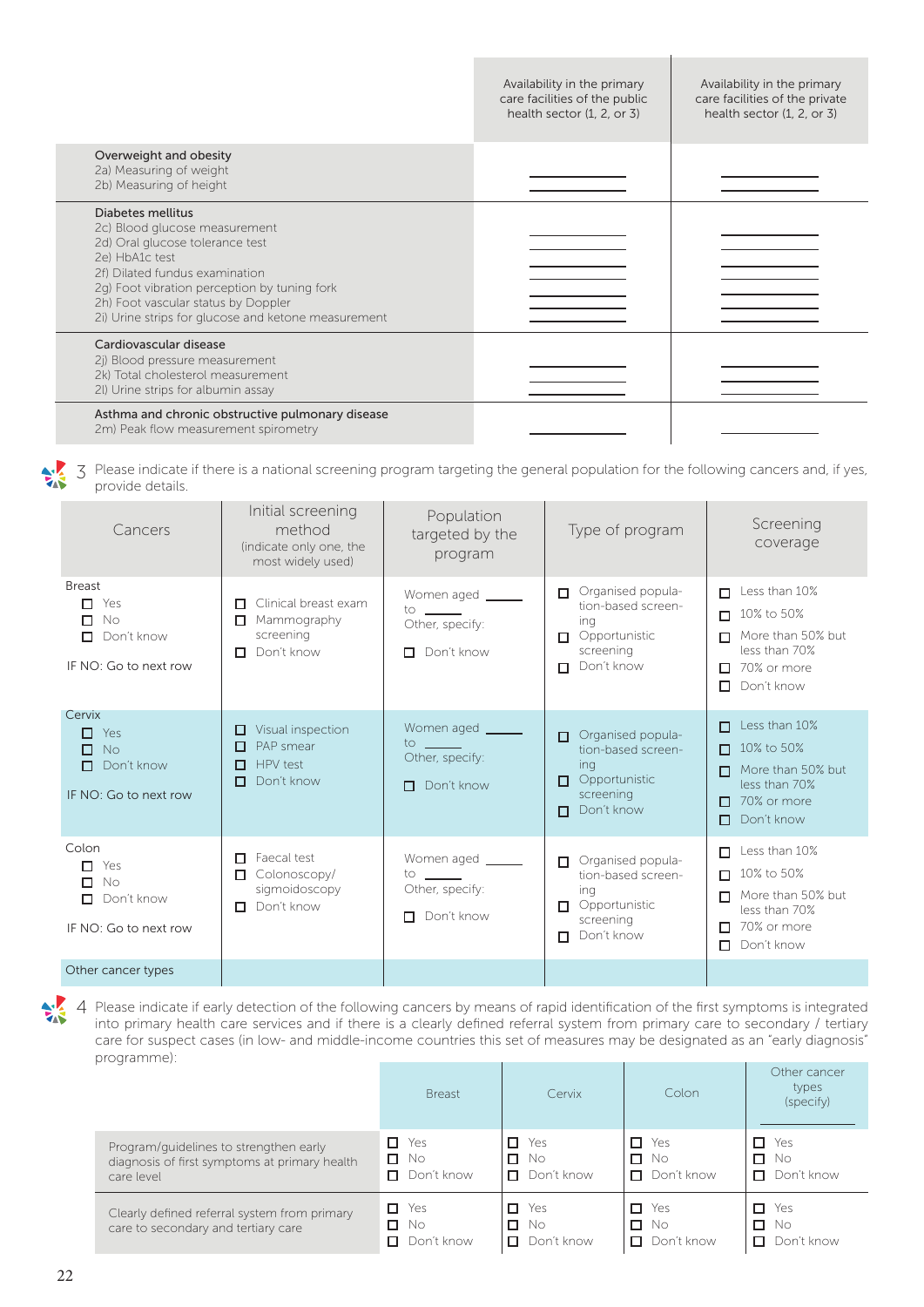|               |         |                                                                |    | Yes         | <b>No</b>                          | Don't know |
|---------------|---------|----------------------------------------------------------------|----|-------------|------------------------------------|------------|
| $\frac{1}{2}$ | tation? | Is there a national HPV vaccination programme under implemen-  |    |             |                                    |            |
|               |         | If yes, please provide the following details of the programme: |    |             |                                    |            |
|               | 5a      | Who is targeted by the programme?                              | 5b |             | What year did the programme begin? |            |
|               |         | Girls aged<br>Other (specify)<br>Don't know                    |    |             |                                    |            |
|               | 5с      | What is the immunization coverage of the programme?            |    |             |                                    |            |
|               |         | Less than 10%                                                  |    | 70% or more |                                    |            |
|               |         | 10% to 50%                                                     |    | Don't know  |                                    |            |
|               |         | more than 50% but less than 70%                                |    |             |                                    |            |

- 6 Describe the availability of the medicines below in the primary care facilities of the public health sector, where: Generally available=1; Generally not available = 2, Don't know =  $3$ .
	- *\* Generally available: in 50% or more pharmacies Generally not available: in less than 50% of pharmacies*

| Generic drug name            | Availability* | Generic drug name                   | Availability* |
|------------------------------|---------------|-------------------------------------|---------------|
| 6a) Insulin                  |               | 6i) Oral morphine                   |               |
| 6b) Aspirin (100 mg)         |               | 6j) Steroid inhaler                 |               |
| 6c) Metformin                |               | 6k) Bronchodilator                  |               |
| 6d) Thiazide Diuretics       |               | 6l) Sulphonylurea(s)                |               |
| 6e) ACE Inhibitors           |               | 6m) Benzathine penicillin injection |               |
| 6f) Calcium channel Blockers |               | 6n) Nicotine Replacement            |               |
| 6g) Beta Blockers            |               | Therapy                             |               |
| 6h) Statins                  |               |                                     |               |

- Indicate the availability\* of the following procedures for treating NCDs in the publicly funded health system, where: 1=Gener-7 ally available; 2=Generally not available; Don't know = 3.
	- *\* Generally available: reaches 50% or more patients in need Generally not available: reaches less than 50% of patients in need*

| Procedure name | Retinal | Renal replacement Renal replacement<br>photocoagulation therapy by dialysis | therapy by<br>transplantation | bypass | Thrombolytic therapy<br>Coronary Stenting (streptokinase) for acute<br>myocardial infarction |
|----------------|---------|-----------------------------------------------------------------------------|-------------------------------|--------|----------------------------------------------------------------------------------------------|
| Availability   |         |                                                                             |                               |        |                                                                                              |

Detail the availability of cancer diagnosis and treatment services in the public sector: *\* Generally available: reaches 50% or more patients in need Generally not available: reaches less than 50% of patients in need* 8

| Service                                                     | Availability*                                                       | Service                 | Availability*                                                                    |
|-------------------------------------------------------------|---------------------------------------------------------------------|-------------------------|----------------------------------------------------------------------------------|
| Cancer centres or cancer de-<br>partments at tertiary level | $\Box$ Generally available<br>Generally not available<br>Don't know | Subsidized chemotherapy | Generally available<br>□<br>$\Box$ Generally not available<br>$\Box$ Don't know  |
| Pathology services<br>(laboratories)                        | Generally available<br>Generally not available<br>Don't know        | Radiotherapy            | Generally available<br>П.<br>$\Box$ Generally not available<br>$\Box$ Don't know |
| Cancer surgery                                              | Generally available<br>Generally not available<br>Don't know        |                         |                                                                                  |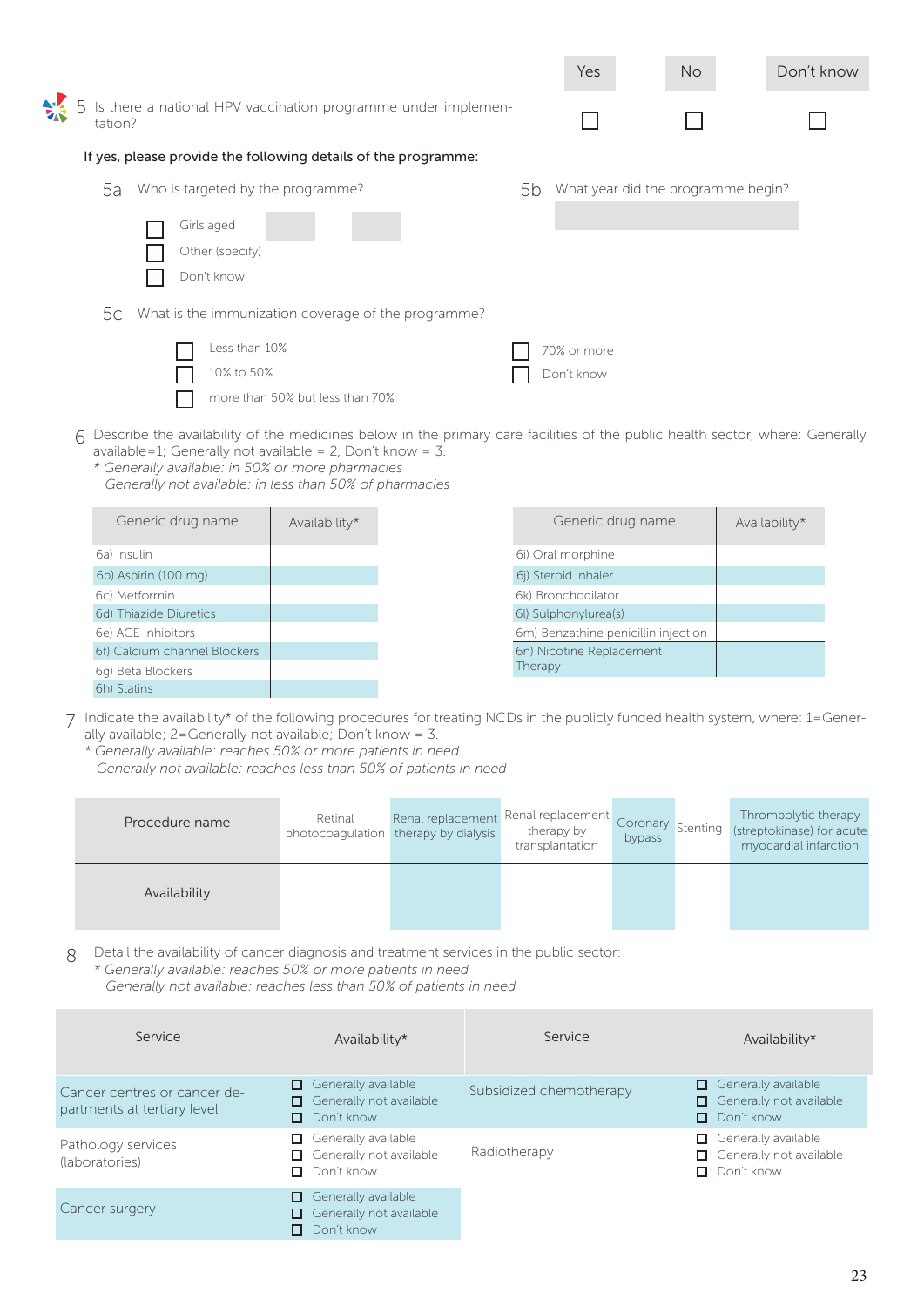| How many pathology laboratories for cancer diagnosis are there in the country?<br>Q.<br>(If you don't know the exact number, just give an interval, for example "between 2 and 5".)                                                      |                                |  |     |                                                              |            |  |  |
|------------------------------------------------------------------------------------------------------------------------------------------------------------------------------------------------------------------------------------------|--------------------------------|--|-----|--------------------------------------------------------------|------------|--|--|
| Number of public laboratories:                                                                                                                                                                                                           |                                |  |     | Number of private laboratories:                              |            |  |  |
| Don't know                                                                                                                                                                                                                               |                                |  |     | Don't know                                                   |            |  |  |
| <u>PALLIATIVE CARE FOR PATIENTS WITH NCDS:</u>                                                                                                                                                                                           |                                |  |     |                                                              |            |  |  |
| 10 Indicate the availability* of palliative care for patients with NCD in the public health system.<br>* Generally available: reaches 50% or more patients in need<br>Generally not available: reaches less than 50% of patients in need |                                |  |     |                                                              |            |  |  |
| 10a In primary health care facilities:                                                                                                                                                                                                   |                                |  |     | 10b In community or home-based care:                         |            |  |  |
| Generally available<br>Generally not available<br>Don't know                                                                                                                                                                             |                                |  |     | Generally available<br>Generally not available<br>Don't know |            |  |  |
| <b>CARDIOVASCULAR DISEASE:</b>                                                                                                                                                                                                           |                                |  |     |                                                              |            |  |  |
| 11 What proportion of primary health care facilities are offering cardiovascular risk stratification for the management of patients<br>at high risk for heart attack and stroke?                                                         |                                |  |     |                                                              |            |  |  |
| none<br>less than 25%<br>25% to 50%                                                                                                                                                                                                      |                                |  |     | more than 50%<br>Don't know                                  |            |  |  |
| If more than none:                                                                                                                                                                                                                       |                                |  |     |                                                              |            |  |  |
| 11a Which CVD risk scoring chart is used?                                                                                                                                                                                                |                                |  |     |                                                              |            |  |  |
|                                                                                                                                                                                                                                          | WHO/ISH risk prediction charts |  |     |                                                              |            |  |  |
| Others (specify):<br>Don't know                                                                                                                                                                                                          |                                |  |     |                                                              |            |  |  |
| $12$ Indicate the availability* of services for stroke in the public health system:<br>* Generally available: reaches 50% or more patients in need<br>Generally not available: reaches less than 50% of patients in need                 |                                |  |     |                                                              |            |  |  |
| 12a Provision of care for acute stroke:                                                                                                                                                                                                  |                                |  |     | 12b Rehabilitation for stroke patients:                      |            |  |  |
| Generally available                                                                                                                                                                                                                      |                                |  |     | Generally available                                          |            |  |  |
| Generally not available                                                                                                                                                                                                                  |                                |  |     | Generally not available                                      |            |  |  |
| Don't know                                                                                                                                                                                                                               |                                |  |     | Don't know                                                   |            |  |  |
|                                                                                                                                                                                                                                          |                                |  | Yes | No.                                                          | Don't know |  |  |
| 13 Is there a register of patients who have had rheumatic fever and rheu-<br>matic heart disease?                                                                                                                                        |                                |  |     |                                                              |            |  |  |
| IF YES:                                                                                                                                                                                                                                  |                                |  | Yes | No.                                                          | Don't know |  |  |
| 13a Are there systems for follow-up/recall to deliver long-term<br>penicillin prophylaxis?                                                                                                                                               |                                |  |     |                                                              |            |  |  |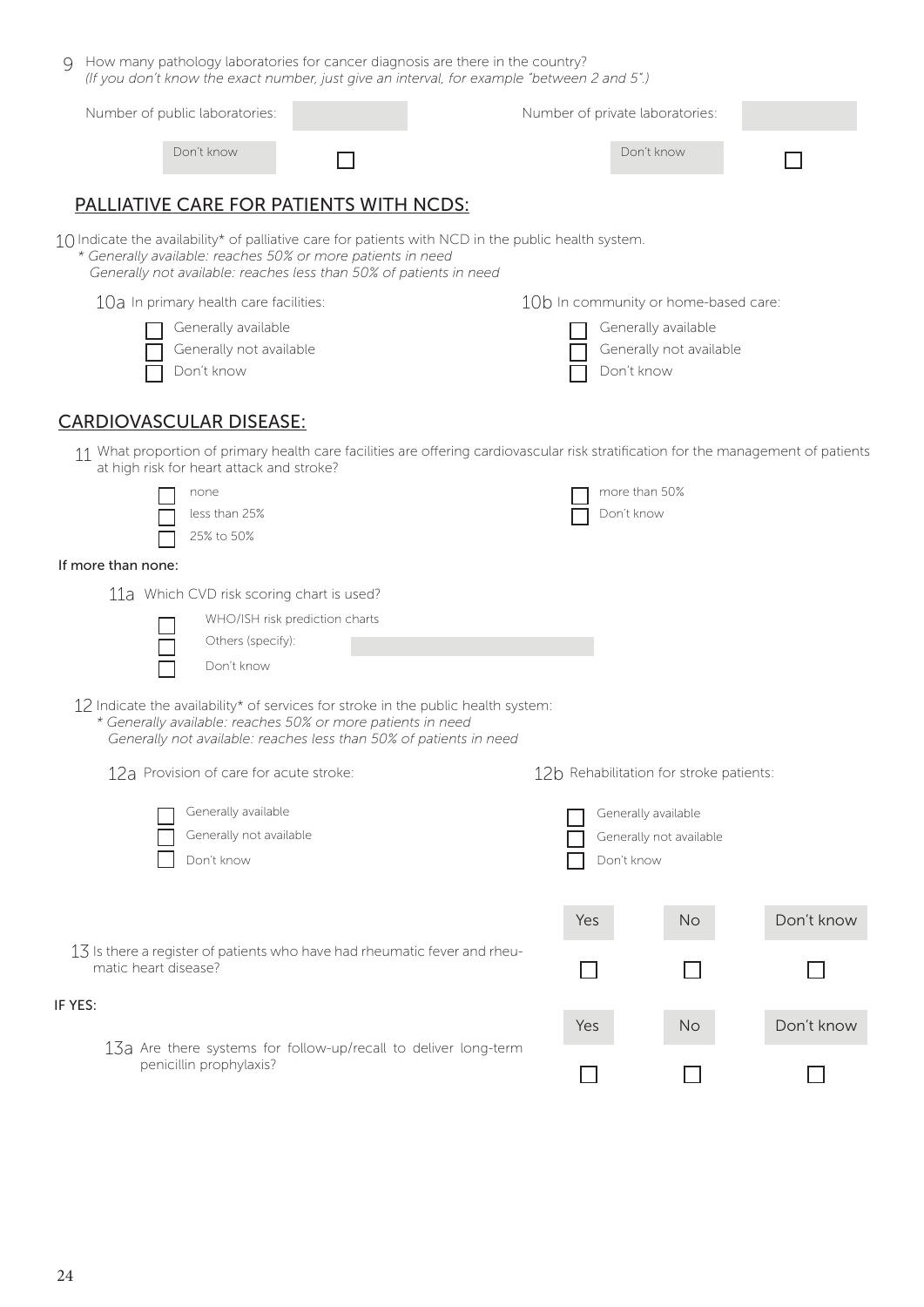#### GLOSSARY

Academia: Refers to educational institutions, especially those for higher education.

Broadcast media: Media which is broadcast to the public through radio and television.

Cancer: A generic term for a large group of diseases that can affect any part of the body. Other terms used are malignant tumours and neoplasms. One defining feature of cancer is the rapid creation of abnormal cells that grow beyond their usual boundaries, and which can then invade adjoining parts of the body and spread to other organs.

Cancer registry: A systematic collection of data about cancer cases in a certain region or a certain hospital. The first aim is to count cancer cases to get an idea of the magnitude of the problem. WHO advises national coverage by population-based registry in small countries only.

Capacity building: The development of knowledge, skills, commitment, structures, systems and leadership to enable effective action.

Cardiovascular diseases: A group of disorders of the heart and blood vessels that includes coronary heart disease, cerebrovascular disease, peripheral arterial disease, rheumatic heart disease, congenital heart disease, deep vein thrombosis and pulmonary embolism.

Cardiovascular risk assessment: Use of risk prediction charts to indicate the risk of a fatal or non- fatal major cardiovascular event in the next 5 to 10 years. Based on the assessment people can be stratified into different levels of risk, which will help in management and follow up.

Chronic respiratory diseases: Diseases of the airways and other structures of the lung. Some of the most common are: asthma, chronic obstructive pulmonary disease, occupational lung diseases and pulmonary hypertension.

Civil registration: The system by which a government records the vital events of its citizens and residents, such as births, deaths and marital status, and cause of death.

Collaboration: A recognized relationship between different groups with a defined purpose.

Community: A specific group of people, often living in a defined geographical area, who share a common culture, values and norms, and are arranged in a social structure according to relationships which the community has developed over a period of time. Members of a community exhibit some awareness of their identity as a group, and share common needs and a commitment to meeting them.

Cross-border marketing: Marketing originating in one country that crosses national borders through broadcast media and internet, print media, sponsorship of events and programmes or any other media or communication channel. It includes both in-flowing and out-flowing cross-border marketing.

Diabetes: A disease that occurs either when the pancreas does not produce enough insulin or when the body cannot effectively use the insulin it produces.

Early detection/screening: Measures performed in order to identify individuals who have early stages of a disease (with apparent symptoms in the case of early detection and without in the case of screening).

Earmarked taxes: Taxes which are collected and used for a specific purpose.

Fiscal interventions: Measures taken by the government such as taxes and subsidies.

Free sugars: Monosaccharides and disaccharides added to foods by the manufacturer, cook or consumer, plus sugars naturally present in honey, syrups and fruit juices.

Full immunization coverage: The proportion of people in the population targeted by the programme who actually received the full dose(s) of vaccine.

General government revenue: The money received from taxation, and other sources, such as privatization of government assets, to help finance expenditures.

Health: A state of complete physical, social and mental well-being, and not merely the absence of disease or infirmity. A resource for everyday life which permits people to lead an individually, socially and economically productive life. A positive concept emphasizing social and personal resources as well as physical capabilities.

Health behaviour: Any activity undertaken by an individual, regardless of actual or perceived health status, for the purpose of promoting, protecting or maintaining health, whether or not such behaviour is objectively effective towards that end.

Health care and treatment: The diagnosis and treatment of diseases.

Health care facility: Facilities which provide health services. They may include mobile clinics, pharmacies, laboratories, primary health care clinics, specialty clinics, and private and faith-based establishments.

Health promotion: The process of enabling people to increase control over, and to improve their health.

Healthy diet: A healthy diet throughout the life-course helps prevent malnutrition in all its forms as well as a range of noncommunicable diseases (NCDs) and conditions. The exact make-up of a healthy, balanced diet will vary depending on the individual needs (e.g. age, gender, lifestyle, degree of physical activity). For adults, a healthy diet contains fruits, vegetables, legumes, nuts and whole grains and should be limited in free sugars, salt, total fat, saturated fats and free of industrial trans-fats.

International donors: Organizations which extend across national boundaries and which give funds for projects of a development nature.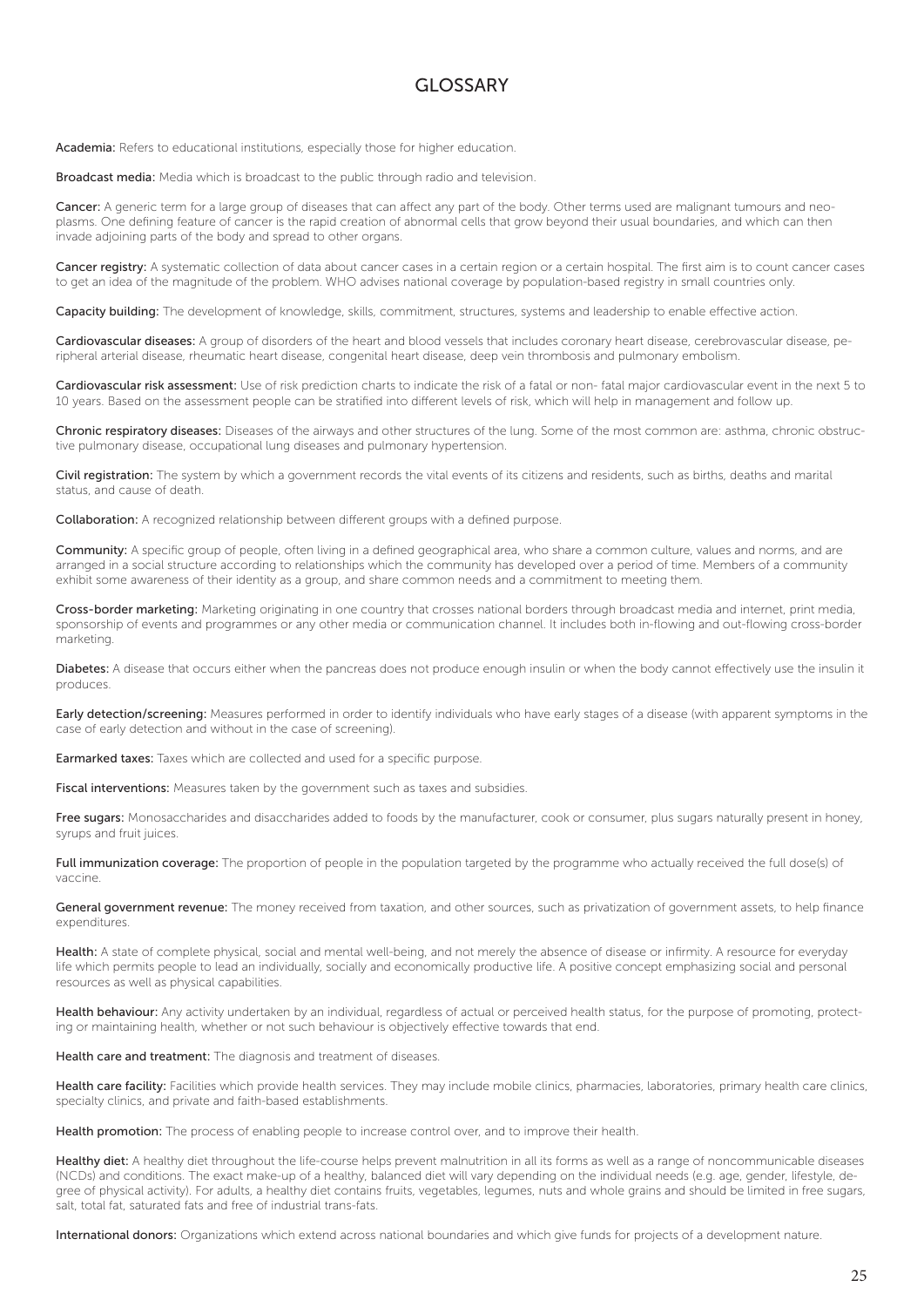Intervention: Any measure whose purpose is to improve health or alter the course of disease.

Legislation: A law or laws which have been enacted by the governing bodies in a country.

Marketing: Any form of commercial communication or message that is designed to, or has the effect of, increasing the recognition, appeal and/ or consumption of particular products and services. It comprises anything that acts to advertise or otherwise promote a product or service.

Multisectoral: Involving different sectors, such as health, agriculture, education, finance, infrastructure, transport, trade, etc.

Multisectoral collaboration: A recognized relationship between part or parts of different sectors of society (such as ministries (e.g. health, education), agencies, non-governmental agencies, private for-profit sector and community representation) which has been formed to take action to achieve health outcomes in a way that is more effective, efficient or sustainable than might be achieved by the health sector acting alone.

Multi-stakeholder: Involving stakeholders from across the public sector, civil society, NGOs and the private sector.

National Cancer Screening Programme: A government-endorsed programme where screening is offered. NGO-led programmes or national recommendations to go for screening at one's own cost, do not qualify as national screening programmes.

#### National focal point, unit or department:

i. National focal point: the person responsible for the prevention and control of chronic diseases in a ministry of health or national institute.

ii. Unit or department: a unit or department with responsibility for NCD disease prevention and control in a ministry of health or national institute.

#### National health reporting system, survey and surveillance:

i National health reporting system: The process by which a ministry of health produces annual health reports that summarize data on, for example, national health human resources, population demographics, health expenditures, and health indicators such as mortality and morbidity. Includes the process of collecting data from various health information sources, e.g. disease registries, hospital admission or discharge data.

ii National survey: A fixed or unfixed time interval survey on the main chronic diseases, or major risk factors common to chronic diseases.

iii Surveillance: The systematic collection of data (through survey or registration) on risk factors, chronic diseases and their determinants for continuous analysis, interpretation and feed-back.

National integrated action plan: A concerted approach to addressing a multiplicity of issues within a chronic disease prevention and health promotion framework, targeting the major risk factors common to the main chronic diseases, including the integration of primary, secondary and tertiary prevention, health promotion and diseases prevention programmes across sectors and disciplines.

#### National policy, strategy, action plan:

i. Policy: A specific official decision or set of decisions designed to carry out a course of action endorsed by a political body, including a set of goals, priorities and main directions for attaining these goals. The policy document may include a strategy to give effect to the policy.

ii. Strategy: a long-term plan designed to achieve a particular goal.

iii. Action plan: A scheme of course of action, which may correspond to a policy or strategy, with defined activities indicating who does what (type of activities and people responsible for implementation), when (time frame), how and with what resources to accomplish an objective.

National protocols/guidelines/standards for chronic diseases and conditions: A recommended evidence-based course of action to prevent a chronic disease or condition or to treat or manage a chronic disease or condition aiming to prevent complications, improve outcomes and quality of life of patients.

#### NGO: Non-governmental organization.

Noncommunicable diseases (NCDs): The four main types of noncommunicable diseases are cardiovascular diseases (such as heart attacks and stroke), cancers, chronic respiratory diseases (such as chronic obstructed pulmonary disease and asthma) and diabetes.

Noncommunicable diseases prevention and control: All activities related to surveillance, prevention and management of the chronic noncommunicable diseases.

Not in effect: Any policy, strategy or plan of action which has been previously developed and is no longer under development, but for various reasons is not being implemented.

Nutrition labelling: A description intended to inform consumers of the nutritional properties of food. Nutrition labelling consists of two components: (a) nutrient declaration; (b) supplementary nutrition information.

Operational: A policy, strategy or plan of action which is being used and implemented in the country, and has resources and funding available to implement it. Also applies to a multisectoral commission/mechanism which is functional and meets on a regular basis.

Palliative care: Palliative care is an approach that improves the quality of life of patients (adults and children) and their families who are facing problems associated with life-threatening illness. It

prevents and relieves suffering through the early identification, correct assessment and treatment of pain and other problems, whether physical, psychosocial or spiritual.

Partnership for health: An agreement between two or more partners to work cooperatively towards a set of shared health outcomes.

Price subsidies: Economic benefit provided by the government (such as a tax allowance or duty rebate) to keep the price of healthy foods low.